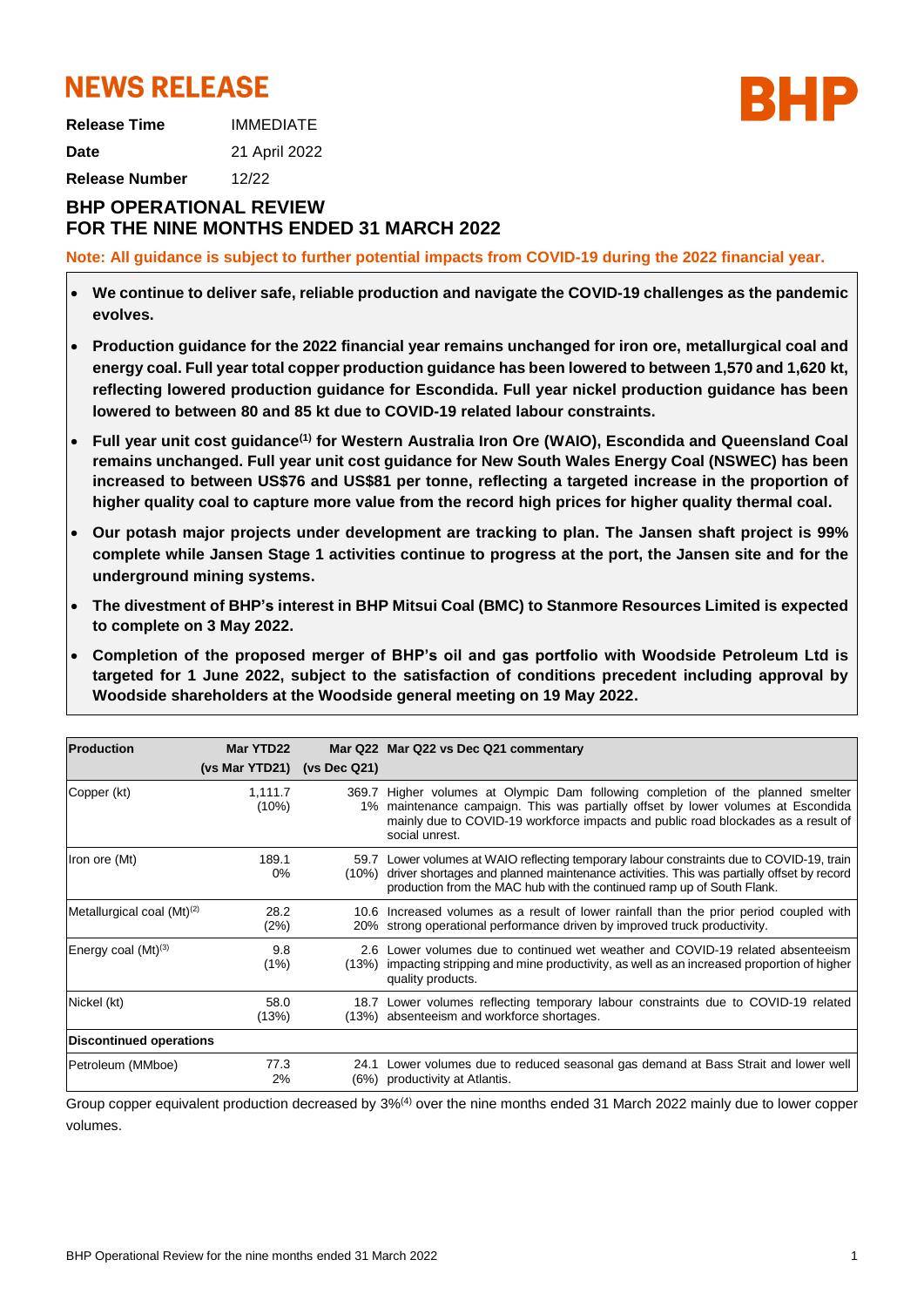# **Summary**

#### *BHP Chief Executive Officer, Mike Henry:*

"BHP delivered safe and reliable production in the third quarter. Our WA iron ore business continues to perform strongly as we navigate the state's first major COVID-19 wave, and we remain on track to achieve full year volume and cost guidance. Amid record high prices, our Queensland metallurgical coal business delivered strong underlying performance and benefited from better weather in the quarter.

In copper, Spence production is increasing and the Olympic Dam smelter is performing strongly as it returns to full production following planned maintenance. These gains have been more than offset at Escondida by impacts from COVID-19 and public road blockades in Antofagasta, which are reflected in a revision to overall production guidance.

Our Jansen potash project is on track, with good progress on the shafts, in the underground mining systems and at the port. The merger of our petroleum assets with Woodside has progressed and is set for completion in June 2022, while the divestment of our BMC business to Stanmore should complete in May 2022.

Market volatility and inflationary pressures have increased further as a result of the Russian invasion of Ukraine. We continue our work to mitigate cost pressures through a sharp focus on operational reliability and cost discipline. While we expect conditions to improve during the course of the 2023 calendar year, we anticipate the skills shortages and overall labour market tightness in Australia and Chile to continue in the period ahead.

Our hearts go out to all those impacted by the tragic events in Ukraine. The BHP Foundation has donated US\$5 million to aid the response to the humanitarian crisis."

#### *Operational performance*

Production and guidance are summarised below.

**Note: All guidance is subject to further potential impacts from COVID-19 during the 2022 financial year.**

| <b>Production</b>                 | <b>Mar</b><br><b>YTD22</b> | <b>Mar</b><br>Q <sub>22</sub> | <b>Mar YTD22</b><br><b>VS</b><br><b>Mar YTD21</b> | Mar Q22<br><b>VS</b><br>Mar Q21 | Mar Q22<br><b>VS</b><br><b>Dec Q21</b> | <b>Previous</b><br><b>FY22</b><br>quidance | <b>Current</b><br><b>FY22</b><br>guidance |           |
|-----------------------------------|----------------------------|-------------------------------|---------------------------------------------------|---------------------------------|----------------------------------------|--------------------------------------------|-------------------------------------------|-----------|
| Copper (kt)                       | 1,111.7                    | 369.7                         | (10%)                                             | (6%)                            | 1%                                     | $1,590 - 1,760$                            | $1,570 - 1,620$                           | Lowered   |
| Escondida (kt)                    | 714.7                      | 226.4                         | (13%)                                             | (9%)                            | (7%)                                   | $1,020 - 1,080$                            | $1,000 - 1,030$                           | Lowered   |
| Pampa Norte (kt)                  | 204.0                      | 68.2                          | 37%                                               | 31%                             | 0%                                     | $260 - 300$                                | $260 - 300$                               | Unchanged |
| Olympic Dam (kt)                  | 82.7                       | 39.0                          | (46%)                                             | (30%)                           | >100%                                  | $140 - 150$                                | $140 - 150$                               | Lower end |
| Antamina (kt)                     | 110.3                      | 36.1                          | 2%                                                | 4%                              | (6%)                                   | $120 - 140$                                | $120 - 140$                               | Upper end |
| Iron ore (Mt)                     | 189.1                      | 59.7                          | 0%                                                | 1%                              | (10%)                                  | $249 - 259$                                | $249 - 259$                               |           |
| WAIO (Mt)                         | 186.0                      | 58.7                          | (1%)                                              | 0%                              | (10%)                                  | $246 - 255$                                | $246 - 255$                               | Unchanged |
| WAIO (100% basis) (Mt)            | 211.1                      | 66.7                          | 0%                                                | 0%                              | (10%)                                  | $278 - 288$                                | $278 - 288$                               | Unchanged |
| Samarco (Mt)                      | 3.1                        | 1.0                           | >100%                                             | 13%                             | (3%)                                   | $3 - 4$                                    | $3 - 4$                                   | Upper end |
| Metallurgical coal $(Mt)^{(i)}$   | 28.2                       | 10.6                          | (2%)                                              | 10%                             | 20%                                    | $38 - 41$                                  | $38 - 41$                                 | Unchanged |
| BMA (Mt)                          | 21.0                       | 7.9                           | (7%)                                              | 3%                              | 26%                                    |                                            | $29 - 31$                                 |           |
| BHP Mitsui Coal (100% basis) (Mt) | 7.3                        | 2.6                           | 18%                                               | 41%                             | 4%                                     |                                            | $9 - 10$                                  |           |
| Queensland Coal (100% basis) (Mt) | 49.2                       | 18.5                          | (4%)                                              | 7%                              | 22%                                    | $68 - 72$                                  | $68 - 72$                                 | Unchanged |
| Energy coal - NSWEC (Mt)          | 9.8                        | 2.6                           | (1%)                                              | (14%)                           | (13%)                                  | $13 - 15$                                  | $13 - 15$                                 | Unchanged |
| Nickel (kt)                       | 58.0                       | 18.7                          | (13%)                                             | (8%)                            | (13%)                                  | $85 - 95$                                  | $80 - 85$                                 | Lowered   |
| <b>Discontinued operations</b>    |                            |                               |                                                   |                                 |                                        |                                            |                                           |           |
| Petroleum (MMboe) <sup>(ii)</sup> | 77.3                       | 24.1                          | 2%                                                | (5%)                            | (6%)                                   |                                            |                                           |           |

(i) Completion of the divestment of BMC is expected on 3 May 2022. Full year BMA and BMC production guidance has been itemised under Queensland Coal, however economic and operating control of BMC will transfer to Stanmore Resources Limited once the sale has completed.

(ii) Given our announcement of a binding share sale agreement for the proposed merger of BHP's oil and gas portfolio with Woodside in November 2021 with completion of the merger expected to occur on 1 June 2022, no further annual production guidance for Petroleum will be provided. The effective date of the merger is 1 July 2021.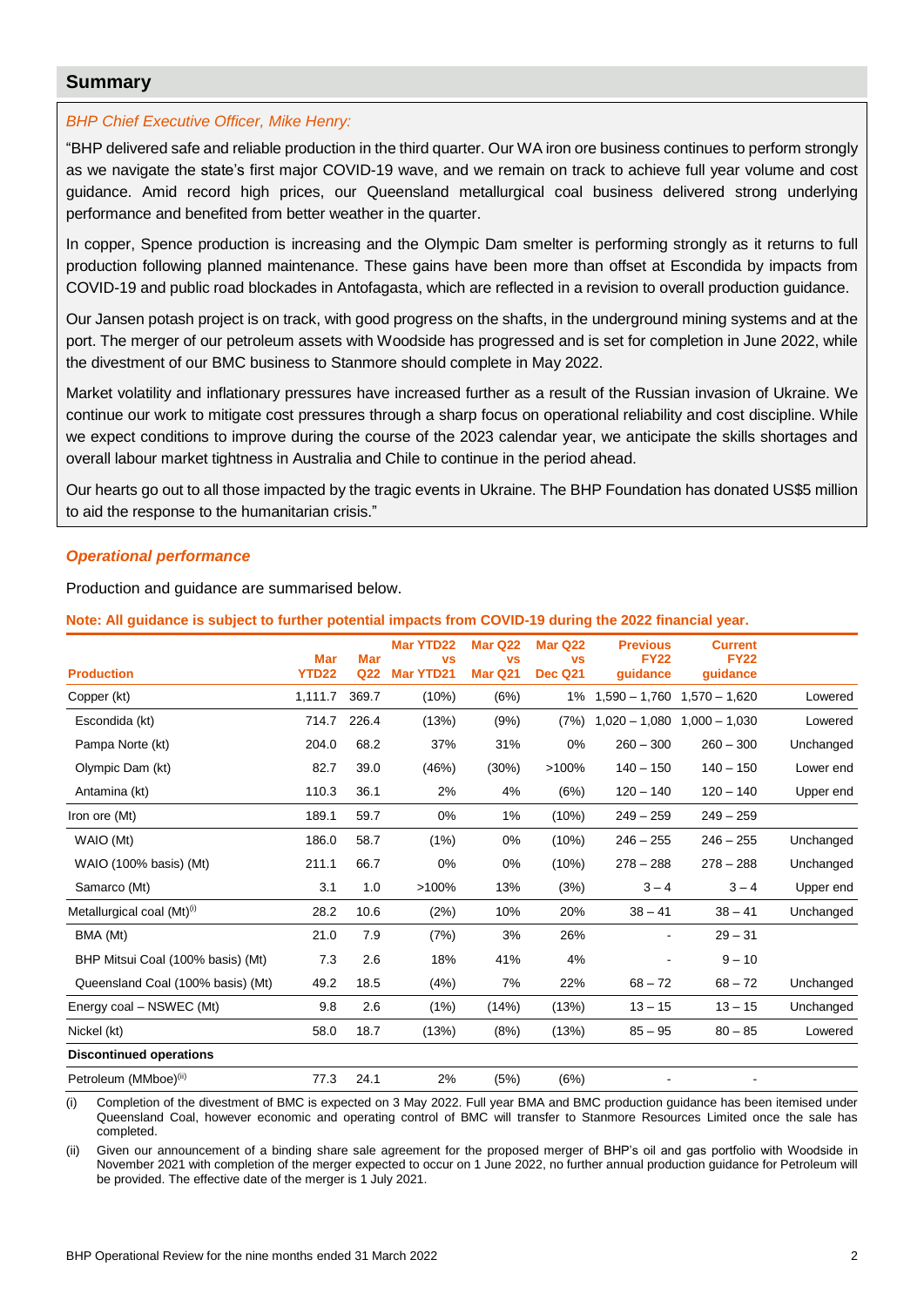#### *Major development projects*

At the end of March 2022, BHP had two major projects under development, the US\$2.97 billion Jansen mine shafts project and the US\$5.7 billion Jansen Stage 1 project. Our major projects under development are tracking to plan.

#### *Corporate update*

#### **Portfolio**

In February 2022, BHP advanced its early-stage copper interests by investing C\$100 million to acquire a five per cent equity interest in Filo Mining, a Toronto Stock Exchange listed exploration and development company. Filo Mining owns the Filo del Sol project located in the Atacama Region of Chile and adjacent to the San Juan Province in Argentina, which is in the advanced exploration stage. The proceeds from BHP's investment will be used for exploration and project studies. Filo Mining and BHP have agreed to form a joint advisory committee to share expertise, exploration concepts, and discuss future project development options.

All conditions precedent under the Share Sale and Purchase Agreement for the divestment of BHP's 80 per cent interest in BMC to Stanmore Resources Limited have been satisfied, and completion is expected to occur on 3 May 2022. The purchase price comprises US\$1.1 billion cash on completion, US\$100 million in cash six months after completion and the potential for up to US\$150 million in a commodity price-linked earnout payable in the 2024 calendar year.

Completion of the merger of BHP's oil and gas portfolio with Woodside is targeted for 1 June 2022, subject to satisfaction of conditions precedent including approval by Woodside shareholders at the Woodside general meeting on 19 May 2022. All required regulatory and competition approvals have been obtained, other than the National Offshore Petroleum Titles Administrator approval which is expected prior to completion. BHP is expected to receive 914,768,948 newly issued Woodside shares at completion and determine a fully franked in specie dividend of the Woodside shares to BHP shareholders. BHP shareholders are expected to be entitled to one Woodside share for every 5.5340 BHP shares they hold on the BHP register at the record date of 26 May 2022. Additional information on the proposed in specie dividend and share distribution can be found in our announcement on [8 April 2022.](https://www.bhp.com/news/media-centre/releases/2022/04/update-on-bhp-petroleum-and-woodside-merger-and-share-distribution-information)

#### **Samarco**

Samarco's Judicial Reorganisation process is continuing in the Commercial Courts of Belo Horizonte, State of Minas Gerais. The Judicial Reorganisation is a process for Samarco to restructure its financial debts in order to establish a sustainable independent financial position that would allow Samarco to continue its operations safely and meet its Renova Foundation obligations. BHP Brasil will continue to support Samarco in this process. The Judicial Reorganisation does not affect Samarco's obligation or commitment to make full redress for the 2015 Fundão dam failure, and it does not impact Renova Foundation's ability to undertake remediation and compensation works. BHP Brasil and Vale each hold a 50 per cent interest in Samarco.

Separately, negotiations are also ongoing with State and Federal Prosecutors and other Brazilian public authorities on the review of the Framework Agreement<sup>(5)</sup>, seeking a definitive and substantive settlement of Brazilian claims relating to the dam failure.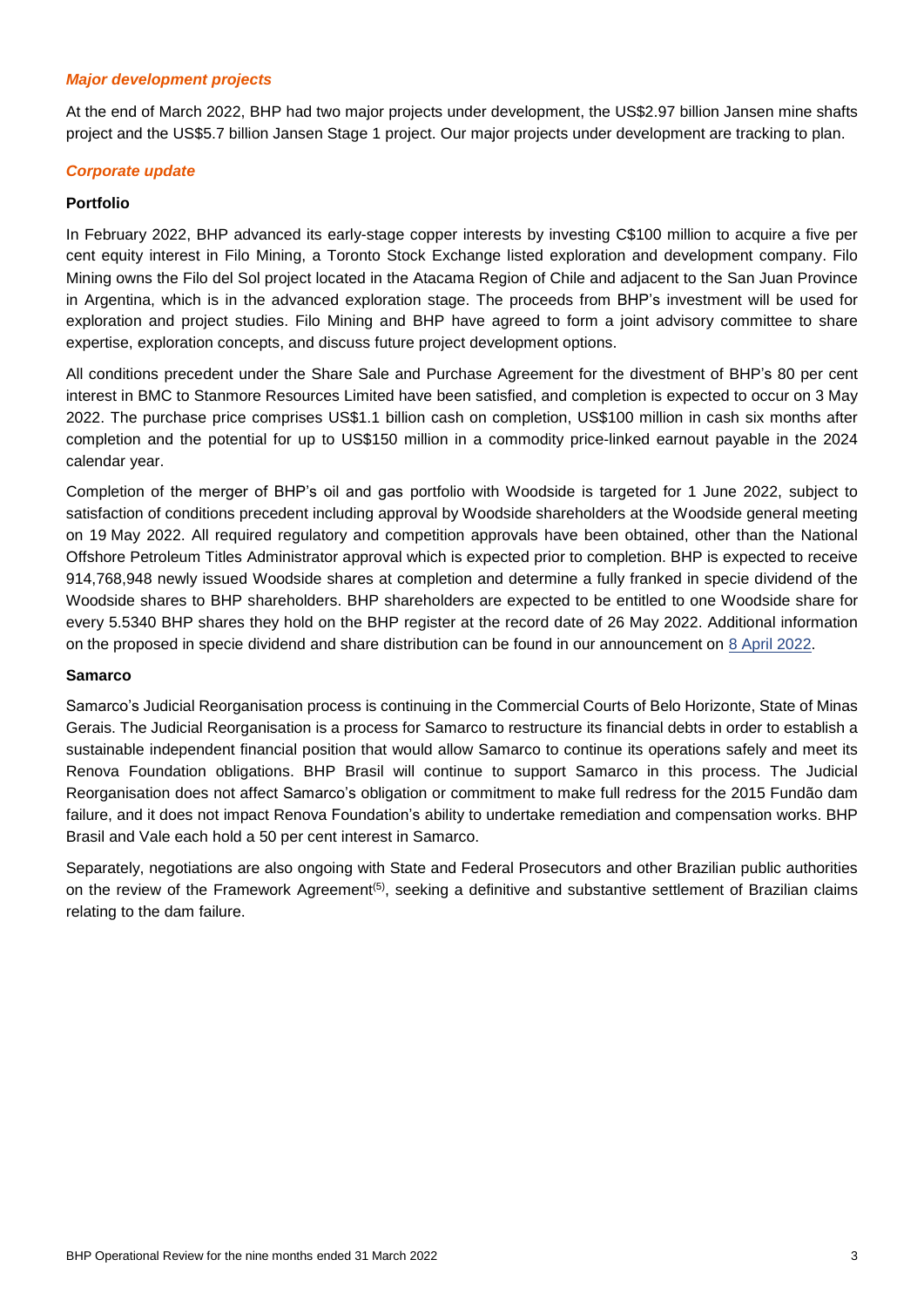# **Copper**

#### *Production*

|             |           |         | Mar YTD22<br><b>VS</b> | Mar Q22<br><b>VS</b> | Mar Q22<br><b>VS</b> |
|-------------|-----------|---------|------------------------|----------------------|----------------------|
|             | Mar YTD22 | Mar Q22 | Mar YTD21              | Mar Q21              | <b>Dec Q21</b>       |
| Copper (kt) | 1.111.7   | 369.7   | (10%)                  | (6%)                 | 1%                   |
| Zinc(t)     | 95.624    | 32.732  | (13%)                  | (2%)                 | 11%                  |
| Uranium (t) | 1,599     | 781     | (40%)                  | (6%)                 | $>100\%$             |

**Copper** – Total copper production decreased by 10 per cent to 1,112 kt. Guidance for the 2022 financial year has been lowered to between 1,570 and 1,620 kt, from between 1,590 and 1,760 kt, which reflects lowered production guidance for Escondida.

Our Chilean assets experienced a challenging operating environment in the March 2022 quarter due to a reduction in our operational workforce as a result of a significant increase in COVID-19 cases in Chile, particularly the Omicron variant, and the mitigation measures implemented. This is despite high COVID-19 vaccination rates and continued use of control measures at our operating sites.

Escondida copper production decreased by 13 per cent to 715 kt primarily due to grade decline in the current mining area, the impact of a reduced operational workforce from COVID-19 and public road blockades associated with social unrest affecting access to site for both workers and supplies. Escondida achieved record material mined for the nine months to March 2022 despite these challenges. Production guidance for the 2022 financial year has been lowered to between 1,000 and 1,030 kt, from between 1,020 and 1,080 kt, reflecting the impact of increased COVID-19 cases and related supply constraints, as well as the road blockades. Concentrator feed grade decline in the current mining area remains forecast at approximately 2 per cent for the year. Medium term guidance of an annual average of 1.2 Mt of copper production over the next five years remains unchanged, with production expected to be weighted towards the latter years.

Pampa Norte copper production increased by 37 per cent to 204 kt, reflecting the continued ramp up of the Spence Growth Option (SGO), partially offset by the impact of lower cathode production as a result of grade decline and the public road blockades. Ore stacking grade for cathodes is now expected to decline by approximately 15 per cent for the 2022 financial year due to a change in mine sequencing. Production guidance for the 2022 financial year remains unchanged at between 260 and 300 kt. We continue to progress the plant design modifications required at SGO to achieve planned copper production levels. The Spence guidance to average 300 ktpa (including cathodes) in the first four years of production will be subject to the timing of these modifications being completed.

Olympic Dam copper production decreased by 46 per cent to 83 kt as a result of the execution of the major smelter maintenance campaign which was completed in January 2022. The subsequent smelter ramp up to full capacity was achieved in April 2022, and has delivered 17 per cent higher smelted tonnes compared to the ramp up after the prior maintenance campaign in 2017. Production for the 2022 financial year is expected to be at the lower end of the guidance range of between 140 and 150 kt primarily as a result of COVID-19 related impacts to the completion of the smelter maintenance campaign.

Antamina copper production increased by two per cent to 110 kt, reflecting higher copper head grades. Zinc production decreased by 13 per cent to 96 kt reflecting lower zinc head grades. Production guidance remains unchanged, with copper production expected to be at the upper end of the 120 to 140 kt guidance range, and zinc production between 115 and 130 kt.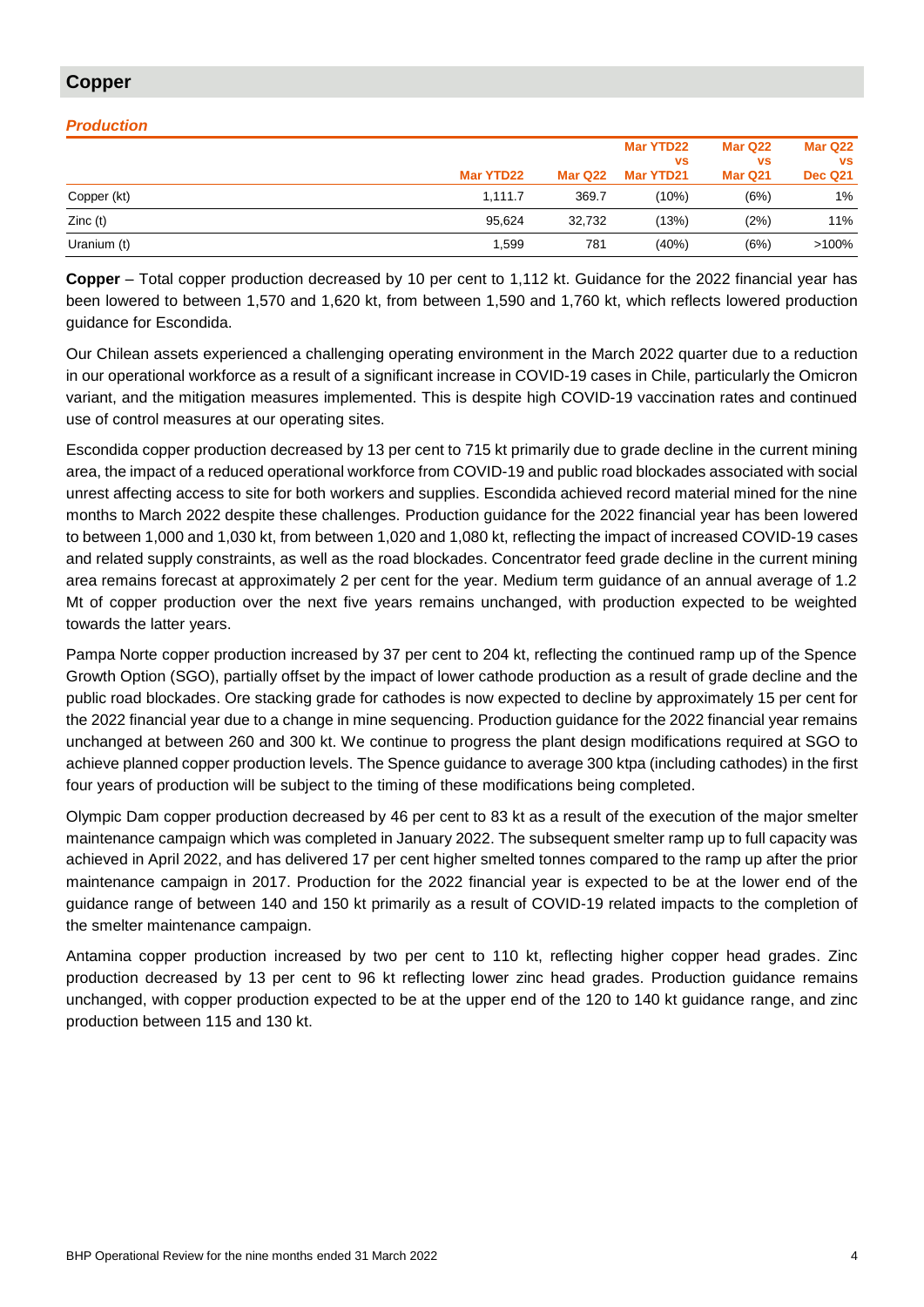#### **Iron Ore** *Production*  **Mar YTD22 Mar Q22 Mar YTD22 vs Mar YTD21 Mar Q22 vs Mar Q21 Mar Q22 vs Dec Q21** Iron ore production (kt) 189,101 59,700 0% 1% (10%)

**Iron ore** – Total iron ore production in line with the prior period at 189 Mt. Production guidance for the 2022 financial year remains unchanged at between 249 and 259 Mt.

WAIO production of 186 Mt (211 Mt on a 100 per cent basis) was in line with the prior period. The impacts of temporary labour constraints relating to COVID-19, train driver shortages, planned track renewal works in the March 2022 quarter, and the planned major maintenance on car dumper one and the Jimblebar train load out in the first half were offset by continued strong supply chain performance, including higher car dumper performance, and favourable weather compared to the prior period. South Flank ramp up to full production capacity of 80 Mtpa (100 per cent basis) over three years remains on track with an average rate of 58 Mtpa achieved in the March 2022 quarter contributing to record production from the MAC hub and record lump sales.

Production guidance for the 2022 financial year remains unchanged at between 246 and 255 Mt (278 and 288 Mt on a 100 per cent basis). Production in the June 2022 quarter is expected to be impacted by continued COVID-19 related absenteeism as Western Australia approaches anticipated peak case numbers, and planned car dumper maintenance.

Samarco production was 3.1 Mt (BHP share), following the recommencement of iron ore pellet production at one concentrator in December 2020. Production guidance for the 2022 financial year remains unchanged at between 3 and 4 Mt (BHP share), with production expected to be at the upper end of the guidance range.

# **Coal**

### *Production*

|                                        |           |         | Mar YTD22 | Mar Q22   | Mar Q22        |
|----------------------------------------|-----------|---------|-----------|-----------|----------------|
|                                        |           |         | <b>VS</b> | <b>VS</b> | <b>VS</b>      |
|                                        | Mar YTD22 | Mar Q22 | Mar YTD21 | Mar Q21   | <b>Dec Q21</b> |
| Metallurgical coal (kt) <sup>(2)</sup> | 28.230    | 10.562  | (2%)      | 10%       | 20%            |
| Energy coal (kt) <sup>(3)</sup>        | 9,782     | 2,577   | (1%)      | (14%)     | (13%)          |

**Metallurgical coal** – Metallurgical coal production decreased by two per cent to 28 Mt (49 Mt on a 100 per cent basis). Queensland Coal production guidance for the 2022 financial year remains unchanged at between 38 and 41 Mt (68 and 72 Mt on a 100 per cent basis), of which BMA is expected to contribute between 29 and 31 Mt, and BMC is expected to contribute between 9 and 10 Mt. The divestment of BHP's 80 per cent interest in BMC to Stanmore Resources Limited is expected to complete on 3 May 2022 upon which date the economic interest in and operating control of BMC transfers to Stanmore Resources Limited.

At Queensland Coal, strong underlying operational performance, including improvements in underlying truck productivity, have been offset by significant wet weather impacts across most operations in the first half of the year and labour constraints, including COVID-19 related absenteeism, impacting stripping and mine productivity. Labour shortages and COVID-19 related absenteeism remain a risk for the remainder of the year.

**Energy coal** – Energy coal production is broadly in line with the prior period at 10 Mt. Production guidance for the 2022 financial year remains unchanged at between 13 and 15 Mt.

At NSWEC, continued wet weather and COVID-19 related labour constraints impacted stripping performance and mine productivity in the March 2022 quarter, offsetting the strong first half operational performance. Higher quality products now make up almost 90 per cent of sales compared to approximately 65 per cent of sales in the prior period, maximising the benefit from the widening price spread.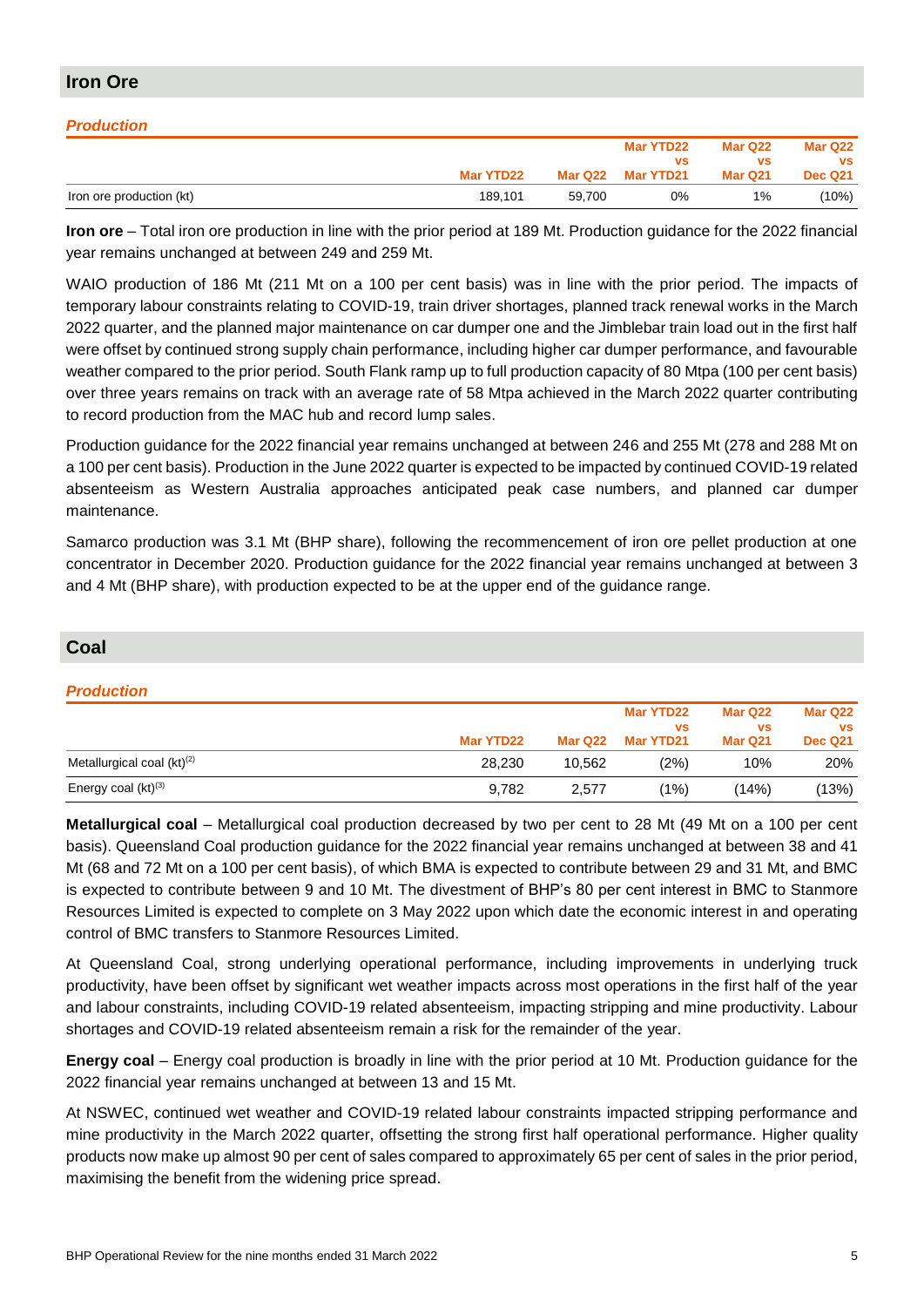# **Other**

## *Nickel production*

|                                                  |           |         | Mar YTD22 | Mar Q22 | Mar Q22        |
|--------------------------------------------------|-----------|---------|-----------|---------|----------------|
|                                                  |           |         | <b>VS</b> | vs      | <b>VS</b>      |
|                                                  | Mar YTD22 | Mar Q22 | Mar YTD21 | Mar Q21 | <b>Dec Q21</b> |
| Nickel (kt)<br>and the control of the control of | 58.0      | 18.7    | (13%)     | (8%)    | (13%)          |

**Nickel** – Nickel West production decreased by 13 per cent to 58 kt due to the impacts of COVID-19 related labour absenteeism and workforce shortages in the March 2022 quarter, planned asset integrity work to support operational stability completed in the December 2021 quarter, as well as planned maintenance in the September 2021 quarter. Production guidance for the 2022 financial year has been lowered to between 80 and 85 kt from between 85 and 95 kt, largely reflecting the impact from COVID-19 related labour constraints.

**Potash** – Our potash major projects under development are tracking to plan.

| <b>Projects</b>                    |                                               |                           |                                                                                                                                                                                   |                                                                       |
|------------------------------------|-----------------------------------------------|---------------------------|-----------------------------------------------------------------------------------------------------------------------------------------------------------------------------------|-----------------------------------------------------------------------|
| <b>Project and</b><br>ownership    | <b>Capital</b><br>expenditure<br><b>US\$M</b> | production<br>target date | <b>Initial Capacity</b>                                                                                                                                                           | <b>Progress</b>                                                       |
| Jansen Potash<br>(Canada)<br>100%  | 2,972                                         | CY <sub>27</sub>          | Investment to finish the excavation and lining of<br>the production and service shafts, and to continue<br>the installation of essential surface infrastructure<br>and utilities. | The project is 99% complete.<br>Target project completion in<br>CY22. |
| Jansen Stage 1<br>(Canada)<br>100% | 5.723                                         | CY27                      | Design, engineering and construction of an<br>underground potash mine and surface<br>infrastructure, with capacity to produce 4.35 Mtpa.                                          | Approved in August 2021,<br>project is 5% complete                    |

# **Minerals exploration**

Total minerals exploration expenditure for the nine months to March 2022 was US\$170 million, of which US\$127 million was expensed.

Work continues on existing projects, joint ventures and farm-in agreements, as well as leveraging technology to both look deeper in mature exploration jurisdictions and delineate new high potential search spaces globally. Greenfield minerals exploration is being undertaken on advancing copper targets in Chile, Ecuador, Mexico, Peru, Canada, Australia and the south-west United States. Nickel targets are also being advanced in Canada and Australia. Specifically in copper, we are testing targets with drilling in Chile, Ecuador, the United States and Australia.

In April 2022, BHP agreed to fund a new C\$2 million nickel exploration program in Nunavik, Quebec as part of its strategic alliance with Midland Exploration<sup>(6)</sup>. The exploration program will run during the 2022 calendar year and consist of regional magnetotelluric surveys, as well as two phases of prospecting.

At Oak Dam in South Australia, BHP is continuing next stage resource definition drilling with four drill rigs now active on site, an increase from two drill rigs previously, after commencing the program in May 2021.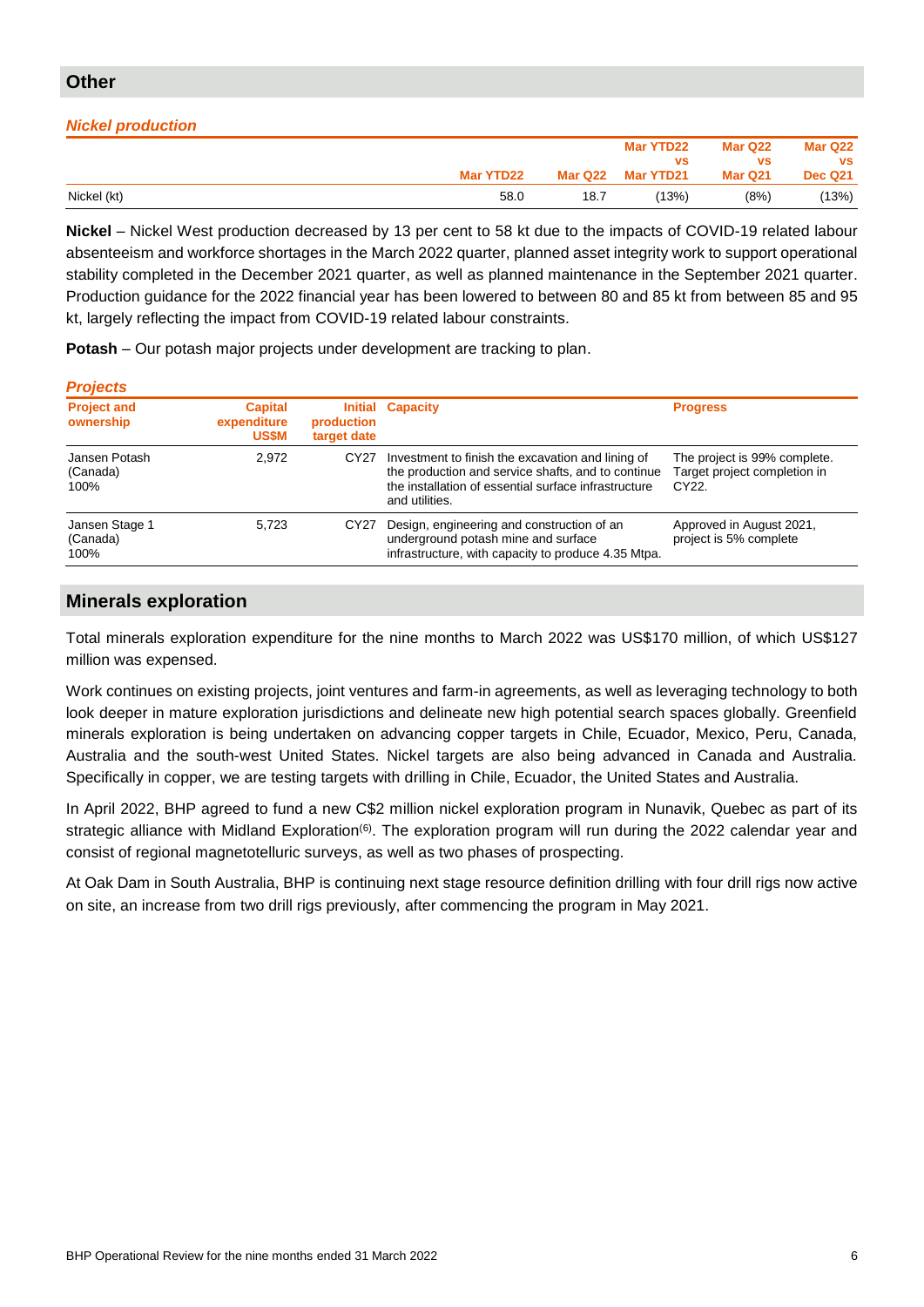# **Discontinued operations - Petroleum**

| <b>Production</b>                                     |           |         |                        |                      |                      |  |  |  |  |  |
|-------------------------------------------------------|-----------|---------|------------------------|----------------------|----------------------|--|--|--|--|--|
|                                                       |           |         | Mar YTD22<br><b>VS</b> | Mar Q22<br><b>VS</b> | Mar Q22<br><b>VS</b> |  |  |  |  |  |
|                                                       | Mar YTD22 | Mar Q22 | Mar YTD21              | Mar Q21              | <b>Dec Q21</b>       |  |  |  |  |  |
| Crude oil, condensate and natural gas liquids (MMboe) | 36.6      | 11.5    | 8%                     | (1%)                 | (7%)                 |  |  |  |  |  |
| Natural gas (bcf)                                     | 244.4     | 75.9    | (3%)                   | (8%)                 | (5%)                 |  |  |  |  |  |
| Total petroleum production (MMboe)                    | 77.3      | 24.1    | 2%                     | (5%)                 | (6%)                 |  |  |  |  |  |

Completion of the proposed merger of BHP's oil and gas portfolio with Woodside Petroleum Ltd is targeted for 1 June 2022, subject to the satisfaction of conditions precedent including approval by Woodside shareholders at the Woodside general meeting on 19 May 2022. The effective date of the merger is 1 July 2021. The half year financial results for 31 December 2021 were prepared on the basis that BHP Petroleum is a discontinued operation.

Total petroleum production increased by two per cent to 77 MMboe. No further production guidance for the 2022 financial year will be provided for Petroleum given the business is presented as a discontinued operation.

Crude oil, condensate and natural gas liquids production increased by eight per cent to 37 MMboe, reflecting the additional 28 percent working interest acquired in Shenzi in November 2020, new production from Atlantis and Shenzi, increased volumes from Ruby following first production in May 2021, and lower impact from weather events in the Gulf of Mexico. The increase was partially offset by natural field decline across the portfolio.

Natural gas production decreased by three per cent to 244 bcf, reflecting natural field decline, decreased production at North West Shelf and unplanned downtime at Angostura. The decline in production has been partially offset by increased volumes from Ruby and higher seasonal demand for gas at Bass Strait.

| <b>Projects</b>                                                      |                                               |                                       |                                                                                                                                                   |                                                                                                                                     |
|----------------------------------------------------------------------|-----------------------------------------------|---------------------------------------|---------------------------------------------------------------------------------------------------------------------------------------------------|-------------------------------------------------------------------------------------------------------------------------------------|
| <b>Project and</b><br>ownership                                      | <b>Capital</b><br>expenditure<br><b>US\$M</b> | production<br>target date             | <b>Initial Capacity</b>                                                                                                                           | <b>Progress</b>                                                                                                                     |
| Mad Dog Phase 2<br>(US Gulf of Mexico)<br>23.9% (non-operator)       | 2.154                                         | <b>H<sub>2</sub></b> CY <sub>22</sub> | New floating production facility with the<br>capacity to produce up to 140,000 gross<br>barrels of oil equivalent per day.                        | First production is expected in the<br>second half of the 2022 calendar year.<br>On budget.<br>The overall project is 98% complete. |
| Shenzi North<br>development<br>(US Gulf of Mexico)<br>72% (operator) | 392                                           |                                       | CY24 A two-well subsea tie-in to the Shenzi<br>platform, with the capacity to produce up to<br>30,000 gross barrels of oil equivalent per<br>day. | On schedule and budget.<br>The overall project is 8% complete.                                                                      |
| Scarborough<br>(Western Australia)<br>26.5% (non-operator)           | 1.500                                         | CY <sub>26</sub>                      | New upstream facilities designed to deliver<br>daily gas quantities to manufacture 8 Mtpa<br>LNG and 180 TJ/day of domestic gas.                  | On schedule and budget.<br>The overall project is 13% complete.                                                                     |

The divestment of our interest in the ROD Integrated Development in Algeria was completed in April 2022.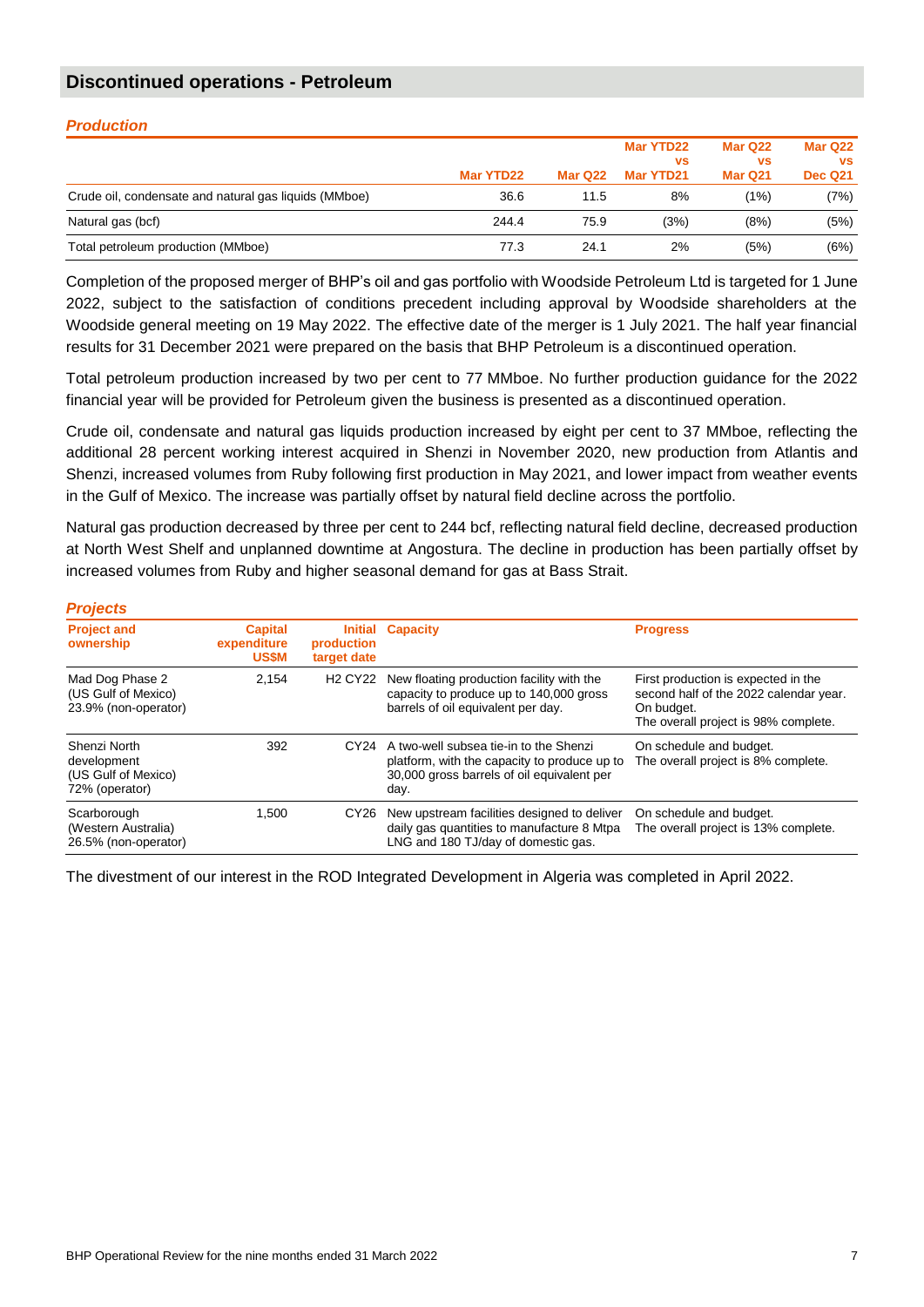### *Petroleum exploration*

Exploration and appraisal wells drilled during the March 2022 quarter are summarised below.

| Well     | Location                       |     | <b>Target Formation age BHP equity</b> |                                     | <b>Spud date</b> | <b>Water</b><br>depth | <b>Total well</b><br>depth | <b>Status</b>                                                            |
|----------|--------------------------------|-----|----------------------------------------|-------------------------------------|------------------|-----------------------|----------------------------|--------------------------------------------------------------------------|
| Wasabi-2 | <b>Gulf of Mexico</b><br>GC124 | Oil | Early Miocene                          | 75% (BHP Operator) 17 November 2021 |                  | 764 m                 | $10.114 \text{ m}$         | Plugged &<br>Abandoned:<br>Encountered<br>sub-commercial<br>hydrocarbons |

In the central Gulf of Mexico, the Wasabi-2 well encountered sub-commercial hydrocarbons and was plugged and abandoned. This completes the Wasabi exploration program, with results under evaluation to determine next steps.

On 2 March, 2022, BHP signed a farm-out agreement with a subsidiary of Shell plc. to assign 40 per cent equity in each of the two Barbados offshore Exploration Licences – the Bimshire and Carlisle Bay Blocks. The agreement is subject to customary regulatory approvals and third-party consents. Completion of the deal is expected by the end of the June 2022 quarter.

Petroleum exploration expenditure for nine months ended March 2022 was US\$362 million, of which US\$261 million was expensed. An approximately US\$540 million exploration and appraisal program is being executed for the 2022 financial year.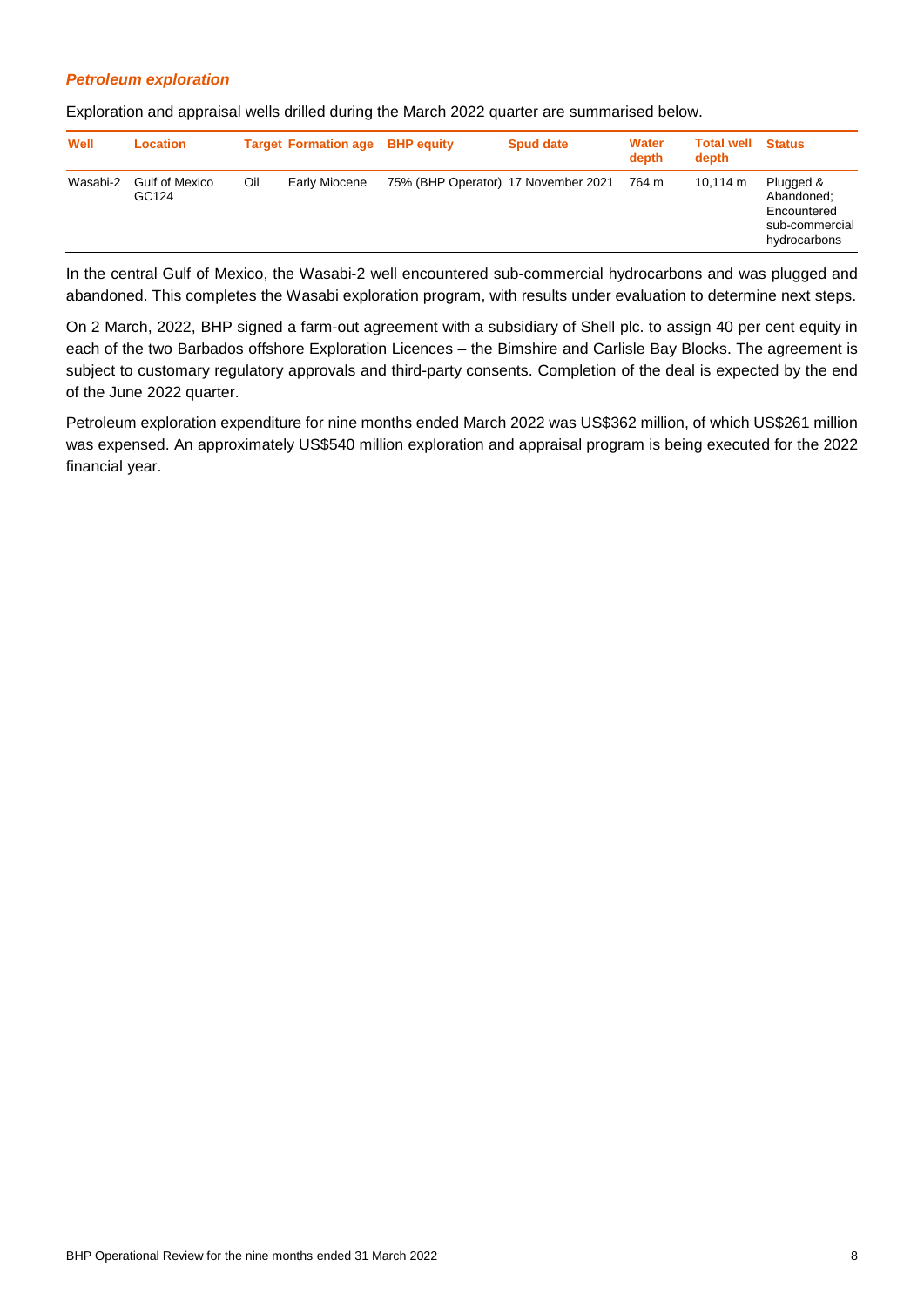Variance analysis relates to the relative performance of BHP and/or its operations during the nine months ended March 2022 compared with the nine months ended March 2021, unless otherwise noted. Production volumes, sales volumes and capital and exploration expenditure from subsidiaries are reported on a 100 per cent basis; production and sales volumes from equity accounted investments and other operations are reported on a proportionate consolidation basis. Numbers presented may not add up precisely to the totals provided due to rounding. Copper equivalent production is based on 2021 financial year average realised prices.

The following footnotes apply to this Operational Review:

- (1) 2022 financial year unit cost guidance: Escondida US\$1.20-1.40/lb, WAIO US\$17.50-18.50/t, Queensland Coal US\$85-94/t, however economic and operating control of BMC is expected to transfer to Stanmore Resources Limited on 3 May 2022, and NSWEC US\$76-81/t (revised from US\$62-70/t); based on exchange rates of AUD/USD 0.78 and USD/CLP 727.
- (2) We announced the divestment of our interest in BMC in November 2021, however will continue to report BMC production as part of Queensland Coal. We maintain economic and operating control of BMC until the sale has completed, which is expected to occur on 3 May 2022.
- (3) BHP completed the sale of its 33.3 per cent interest in Cerrejón on 11 January 2022. The transaction has an effective economic date of 31 December 2020 and volumes have been reported separately in the production and sales report.
- (4) Excludes Petroleum production.
- (5) The Framework Agreement was entered into between Samarco, Vale and BHP Brasil and the relevant Brazilian authorities in March 2016 and established the Renova Foundation to develop and implement environmental and socio-economic programs to remediate and provide compensation for damage caused by the Samarco dam failure.
- (6) BHP signed an agreement for a nickel exploration alliance with Midland Exploration in August 2020.

The following abbreviations may have been used throughout this report: barrels (bbl); billion cubic feet (bcf); cost and freight (CFR); cost, insurance and freight (CIF); dry metric tonne unit (dmtu); free on board (FOB); grams per tonne (g/t); kilograms per tonne (kg/t); kilometre (km); metre (m); million barrels of oil equivalent (MMboe); million barrels of oil per day (MMbpd); million cubic feet per day (MMcf/d); million tonnes (Mt); million tonnes per annum (Mtpa); ounces (oz); pounds (lb); thousand barrels of oil equivalent (Mboe); thousand barrels of oil equivalent per day (Mboe/d); thousand ounces (koz); thousand standard cubic feet (Mscf); thousand tonnes (kt); thousand tonnes per annum (ktpa); thousand tonnes per day (ktpd); tonnes (t); and wet metric tonnes (wmt).

In this release, the terms 'BHP', the 'Group', 'BHP Group', 'we', 'us', 'our' and ourselves' are used to refer to BHP Group Limited, BHP Group plc and, except where the context otherwise requires, their respective subsidiaries as defined in note 30 'Subsidiaries' in section 3.1 of BHP's 30 June 2021 Annual Report and Form 20-F. Those terms do not include non-operated assets. Notwithstanding that this release may include production, financial and other information from non-operated assets, non-operated assets are not included in the BHP Group and, as a result, statements regarding our operations, assets and values apply only to our operated assets unless stated otherwise. Our non-operated assets include Antamina, Samarco, Atlantis, Mad Dog, Bass Strait and North West Shelf. BHP Group cautions against undue reliance on any forward-looking statement or guidance in this release, particularly in light of the current economic climate and significant volatility, uncertainty and disruption arising in connection with COVID-19. These forward looking statements are based on information available as at the date of this release and are not guarantees or predictions of future performance and involve known and unknown risks, uncertainties and other factors, many of which are beyond our control and which may cause actual results to differ materially from those expressed in the statements contained in this release.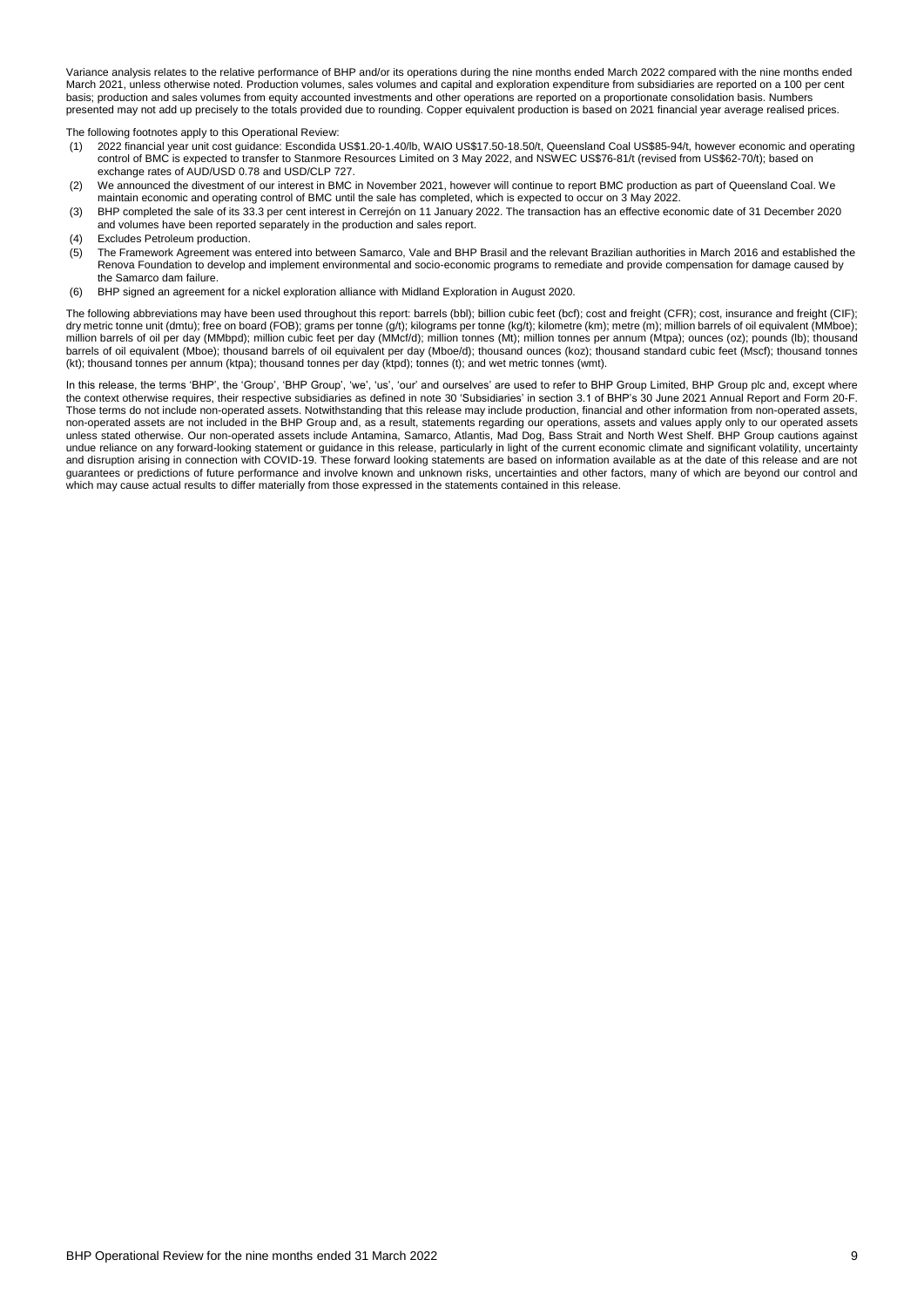Further information on BHP can be found at: **[bhp.com](http://www.bhp.com/)**

Authorised for lodgement by: Stefanie Wilkinson Group Company Secretary

#### **Media Relations**

Email: media.relations@bhp.com

#### **Australia and Asia**

Gabrielle Notley Tel: +61 3 9609 3830 Mobile: +61 411 071 715

#### **Europe, Middle East and Africa**

Neil Burrows Tel: +44 20 7802 7484 Mobile: +44 7786 661 683

#### **Americas**

Judy Dane Tel: +1 713 961 8283 Mobile: +1 713 299 5342

#### **Investor Relations**

Email: investor.relations@bhp.com

#### **Australia and Asia**

Dinesh Bishop Mobile: +61 407 033 909

#### **Europe, Middle East and Africa**

James Bell Tel: +44 20 7802 7144 Mobile: +44 7961 636 432

#### **Americas**

Sabrina Goulart Mobile: +1 832 781 6698

BHP Group Limited ABN 49 004 028 077 LEI WZE1WSENV6JSZFK0JC28 Registered in Australia Registered Office: Level 18, 171 Collins Street Melbourne Victoria 3000 Australia Tel +61 1300 55 4757 Fax +61 3 9609 3015

Members of the BHP Group which is headquartered in Australia



Follow us on social media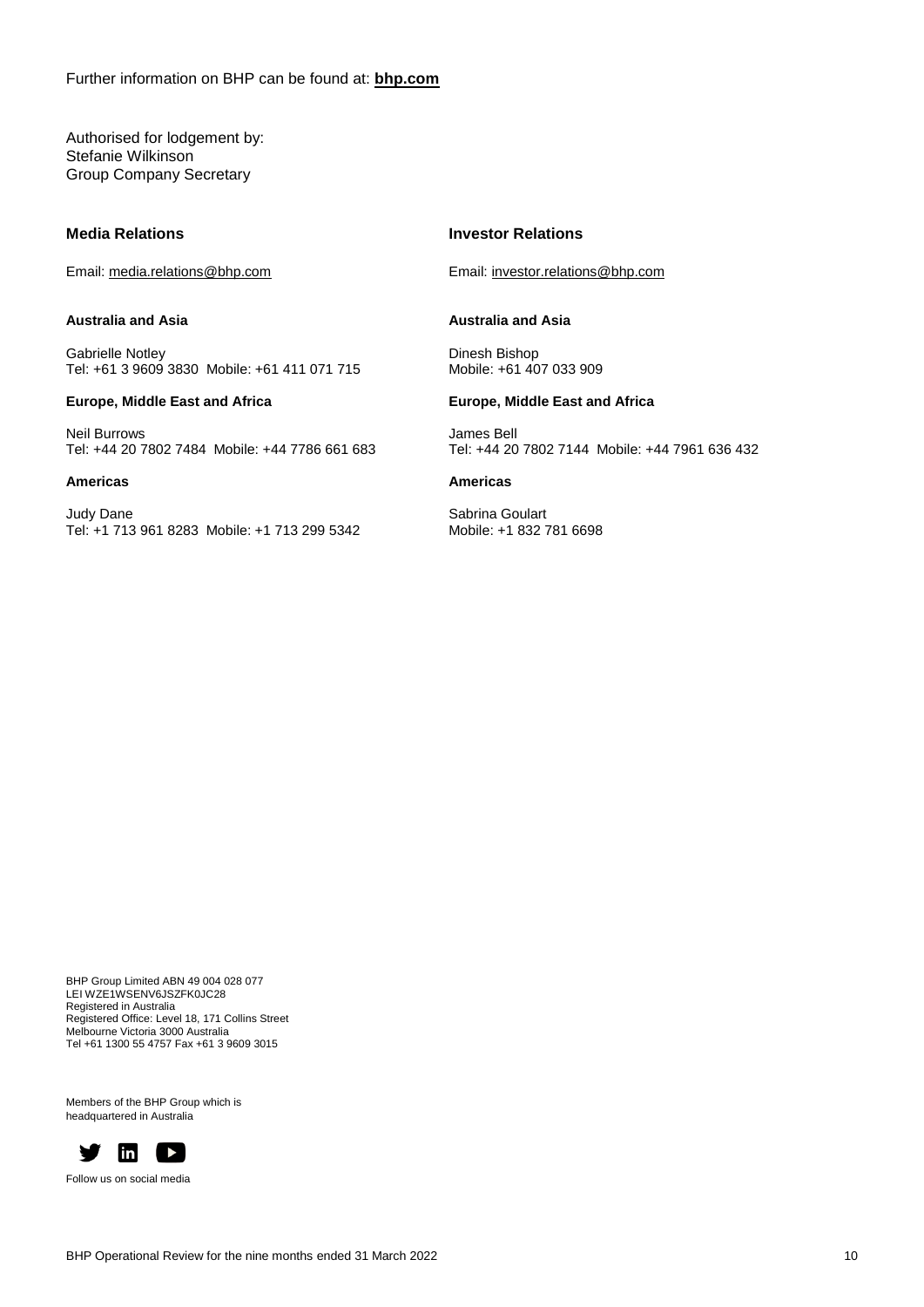# **Production summary**

|                                         |            |        |        | Year to date                |                  |            |            |         |
|-----------------------------------------|------------|--------|--------|-----------------------------|------------------|------------|------------|---------|
|                                         | <b>BHP</b> | Mar    | Jun    | <b>Quarter ended</b><br>Sep | Dec              | <b>Mar</b> | <b>Mar</b> | Mar     |
|                                         | interest   | 2021   | 2021   | 2021                        | 2021             | 2022       | 2022       | 2021    |
| Copper <sup>(1)</sup>                   |            |        |        |                             |                  |            |            |         |
| <b>Copper</b>                           |            |        |        |                             |                  |            |            |         |
| Payable metal in concentrate (kt)       |            |        |        |                             |                  |            |            |         |
| Escondida <sup>(2)</sup>                | 57.5%      | 202.7  | 195.6  | 194.7                       | 196.2            | 178.2      | 569.1      | 676.1   |
| Pampa Norte <sup>(3)</sup>              | 100.0%     | 5.6    | 21.1   | 26.4                        | 24.2             | 32.4       | 83.0       | 6.3     |
| Antamina                                | 33.8%      | 34.7   | 36.1   | 35.8                        | 38.4             | 36.1       | 110.3      | 107.9   |
| Total                                   |            | 243.0  | 252.8  | 256.9                       | 258.8            | 246.7      | 762.4      | 790.3   |
| Cathode (kt)                            |            |        |        |                             |                  |            |            |         |
| Escondida <sup>(2)</sup>                | 57.5%      | 46.6   | 51.1   | 49.0                        | 48.4             | 48.2       | 145.6      | 145.4   |
| Pampa Norte <sup>(3)</sup>              | 100%       | 46.4   | 48.3   | 41.1                        | 44.1             | 35.8       | 121.0      | 142.5   |
| Olympic Dam                             | 100%       | 55.4   | 50.8   | 29.5                        | 14.2             | 39.0       | 82.7       | 154.5   |
| Total                                   |            | 148.4  | 150.2  | 119.6                       | 106.7            | 123.0      | 349.3      | 442.4   |
| Total copper (kt)                       |            | 391.4  | 403.0  | 376.5                       | 365.5            | 369.7      | 1,111.7    | 1,232.7 |
| Lead                                    |            |        |        |                             |                  |            |            |         |
| Payable metal in concentrate (t)        |            |        |        |                             |                  |            |            |         |
| Antamina                                | 33.8%      | 468    | 381    | 378                         | 277              | 282        | 937        | 2,151   |
| Total                                   |            | 468    | 381    | 378                         | $\overline{277}$ | 282        | 937        | 2,151   |
| <b>Zinc</b>                             |            |        |        |                             |                  |            |            |         |
| Payable metal in concentrate (t)        |            |        |        |                             |                  |            |            |         |
| Antamina                                | 33.8%      | 33,299 | 35,483 | 33,289                      | 29,603           | 32,732     | 95,624     | 109,606 |
| Total                                   |            | 33,299 | 35,483 | 33,289                      | 29,603           | 32,732     | 95,624     | 109,606 |
| Gold                                    |            |        |        |                             |                  |            |            |         |
| Payable metal in concentrate (troy oz)  |            |        |        |                             |                  |            |            |         |
| Escondida <sup>(2)</sup>                | 57.5%      | 37,954 | 38,893 | 41,962                      | 42,937           | 36,303     | 121,202    | 128,075 |
| Pampa Norte <sup>(3)</sup>              | 100%       |        | 4,728  | 6,967                       | 5,776            | 7,929      | 20,672     |         |
| Olympic Dam (refined gold)              | 100%       | 37,075 | 48,478 | 26,277                      | 37,805           | 29,355     | 93,437     | 97,520  |
| Total                                   |            | 75,029 | 92,099 | 75,206                      | 86,518           | 73,587     | 235,311    | 225,595 |
| <b>Silver</b>                           |            |        |        |                             |                  |            |            |         |
| Payable metal in concentrate (troy koz) |            |        |        |                             |                  |            |            |         |
| Escondida <sup>(2)</sup>                | 57.5%      | 1,318  | 1,234  | 1,291                       | 1,462            | 1,270      | 4,023      | 4,525   |
| Pampa Norte <sup>(3)</sup>              | 100%       |        | 214    | 273                         | 215              | 261        | 749        |         |
| Antamina                                | 33.8%      | 1,463  | 1,409  | 1,367                       | 1,308            | 1,191      | 3,866      | 4,556   |
| Olympic Dam (refined silver)            | 100%       | 275    | 185    | 191                         | 258              | 149        | 598        | 625     |
| Total                                   |            | 3,056  | 3,042  | 3,122                       | 3,243            | 2,871      | 9,236      | 9,706   |
| <b>Uranium</b>                          |            |        |        |                             |                  |            |            |         |
| Payable metal in concentrate (t)        |            |        |        |                             |                  |            |            |         |
| Olympic Dam                             | 100%       | 834    | 614    | 531                         | 287              | 781        | 1,599      | 2,653   |
| Total                                   |            | 834    | 614    | 531                         | 287              | 781        | 1,599      | 2,653   |
| <b>Molybdenum</b>                       |            |        |        |                             |                  |            |            |         |
| Payable metal in concentrate (t)        |            |        |        |                             |                  |            |            |         |
| Pampa Norte <sup>(3)</sup>              | 100%       |        |        |                             |                  |            |            |         |
| Antamina                                | 33.8%      | 276    | 111    | 142                         | 217              | 190        | 549        | 752     |
| Total                                   |            | 276    | 111    | 142                         | 217              | 190        | 549        | 752     |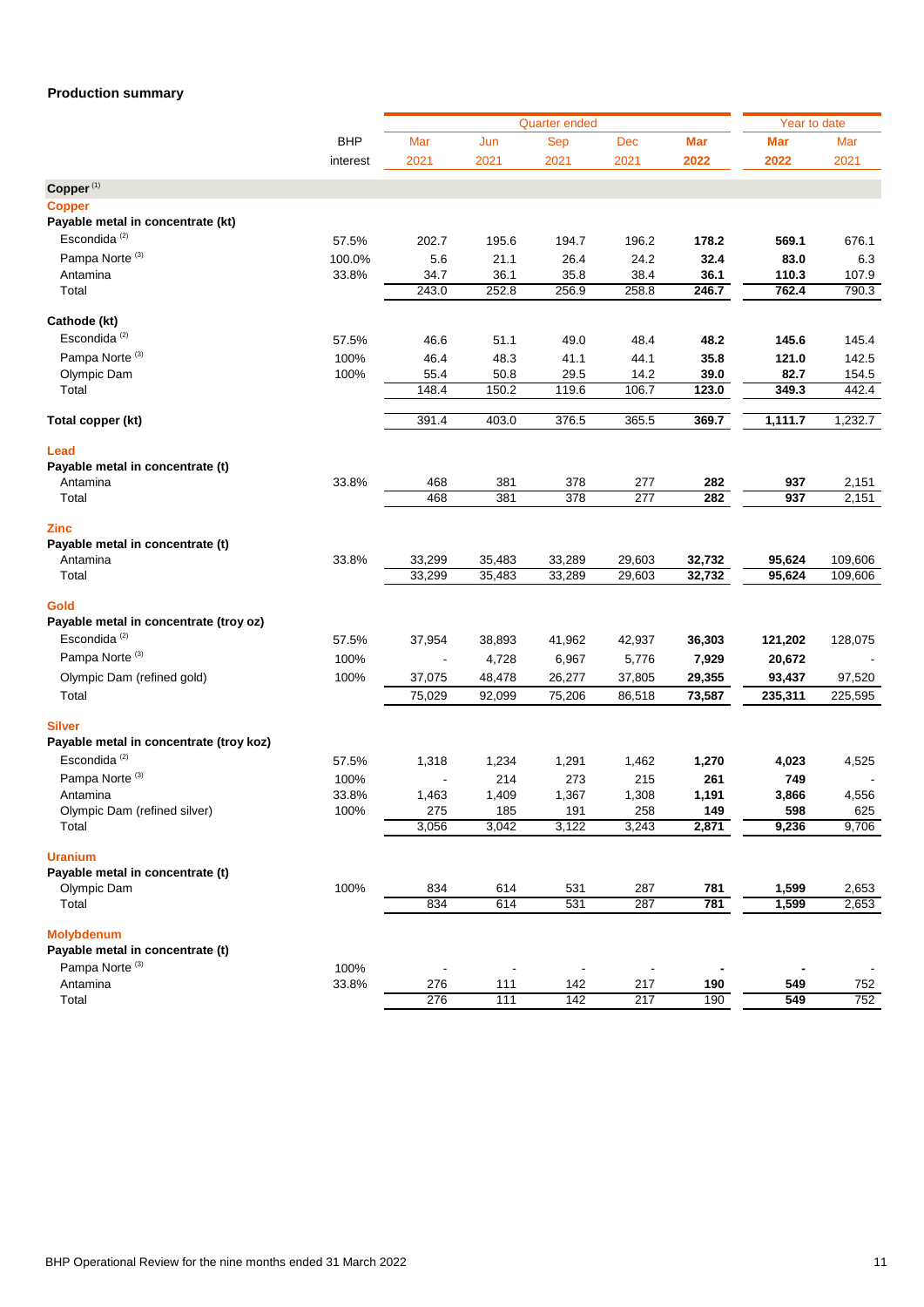#### **Production summary**

|                                         |            |        | <b>Quarter ended</b> | Year to date |            |                |         |         |
|-----------------------------------------|------------|--------|----------------------|--------------|------------|----------------|---------|---------|
|                                         | <b>BHP</b> | Mar    | Jun                  | Sep          | <b>Dec</b> | <b>Mar</b>     | Mar     | Mar     |
|                                         | interest   | 2021   | 2021                 | 2021         | 2021       | 2022           | 2022    | 2021    |
| <b>Iron Ore</b>                         |            |        |                      |              |            |                |         |         |
| <b>Iron Ore</b>                         |            |        |                      |              |            |                |         |         |
| Production (kt) (4)                     |            |        |                      |              |            |                |         |         |
| Newman                                  | 85%        | 14,614 | 14,560               | 16,461       | 14,577     | 11,847         | 42,885  | 48,661  |
| Area C Joint Venture                    | 85%        | 13,010 | 15,920               | 18,947       | 22,911     | 24,888         | 66,746  | 36,466  |
| Yandi Joint Venture                     | 85%        | 16,112 | 18,405               | 11,834       | 12,261     | 8,418          | 32,513  | 50,191  |
| Jimblebar <sup>(5)</sup>                | 85%        | 15,241 | 15,337               | 15,009       | 15,324     | 13,553         | 43,886  | 52,056  |
| Samarco                                 | 50%        | 878    | 1,023                | 1,048        | 1,029      | 994            | 3,071   | 915     |
| Total                                   |            | 59,855 | 65,245               | 63,299       | 66,102     | 59,700         | 189,101 | 188,289 |
| Coal                                    |            |        |                      |              |            |                |         |         |
| <b>Metallurgical coal</b>               |            |        |                      |              |            |                |         |         |
| Production (kt) (6)                     |            |        |                      |              |            |                |         |         |
| <b>BMA</b>                              | 50%        | 7,727  | 9,253                | 6,715        | 6,300      | 7,944          | 20,959  | 22,631  |
| BHP Mitsui Coal (7) (8)                 | 80%        | 1,863  | 2,570                | 2,135        | 2,518      | 2,618          | 7,271   | 6,171   |
| Total                                   |            | 9,590  | 11,823               | 8,850        | 8,818      | 10,562         | 28,230  | 28,802  |
| <b>Energy coal</b>                      |            |        |                      |              |            |                |         |         |
| Production (kt)                         |            |        |                      |              |            |                |         |         |
| <b>NSW Energy Coal</b>                  | 100%       | 2,981  | 4,492                | 4,238        | 2,967      | 2,577          | 9,782   | 9,834   |
| Total                                   |            | 2,981  | 4,492                | 4,238        | 2,967      | 2,577          | 9,782   | 9,834   |
| Production (kt)                         |            |        |                      |              |            |                |         |         |
| Cerrejón <sup>(9)</sup>                 | 33.3%      | 1,795  | 1,784                | 2,060        | 2,176      |                | 4,236   | 3,180   |
| Total                                   |            | 1,795  | 1,784                | 2,060        | 2,176      | $\blacksquare$ | 4,236   | 3,180   |
|                                         |            |        |                      |              |            |                |         |         |
| Other                                   |            |        |                      |              |            |                |         |         |
| <b>Nickel</b>                           |            |        |                      |              |            |                |         |         |
| Saleable production (kt)<br>Nickel West | 100%       | 20.4   | 22.4                 | 17.8         | 21.5       | 18.7           | 58.0    | 66.6    |
| Total                                   |            | 20.4   | 22.4                 | 17.8         | 21.5       | 18.7           | 58.0    | 66.6    |
|                                         |            |        |                      |              |            |                |         |         |
| <b>Cobalt</b>                           |            |        |                      |              |            |                |         |         |
| Saleable production (t)                 |            |        |                      |              |            |                |         |         |
| Nickel West                             | 100%       | 273    | 241                  | 177          | 220        | 125            | 522     | 747     |
| Total                                   |            | 273    | 241                  | 177          | 220        | 125            | 522     | 747     |
| <b>Discontinued operations</b>          |            |        |                      |              |            |                |         |         |
| Petroleum <sup>(10)(11)</sup>           |            |        |                      |              |            |                |         |         |
| <b>Production</b>                       |            |        |                      |              |            |                |         |         |
| Crude oil, condensate and NGL (Mboe)    |            | 11,601 | 12,205               | 12,751       | 12,345     | 11,456         | 36,552  | 33,837  |
| Natural gas (bcf)                       |            | 82.6   | 88.6                 | 88.4         | 80.1       | 75.9           | 244.4   | 252.0   |
| Total (Mboe)                            |            | 25,368 | 26,972               | 27,484       | 25,695     | 24,106         | 77,285  | 75,837  |
|                                         |            |        |                      |              |            |                |         |         |

(1) Metal production is reported on the basis of payable metal.

(2) Shown on a 100% basis. BHP interest in saleable production is 57.5%.

(3) Includes Cerro Colorado and Spence.

(4) Iron ore production is reported on a wet tonnes basis.

(5) Shown on a 100% basis. BHP interest in saleable production is 85%.

(6) Metallurgical coal production is reported on the basis of saleable product. Production figures include some thermal coal.

(7) Shown on a 100% basis. BHP interest in saleable production is 80%.

(8) BHP announced the divestment of its interest in BHP Mitsui Coal (BMC) in November 2021, but will continue to report BMC as part of Queensland Coal as BHP maintain economic and operating control of BMC until the sale has completed, which is expected to occur on 3 May 2022.

(9) BHP completed the sale of its 33.3 per cent interest in Cerrejón on 11 January 2022. Production reported until 31 December 2021.

(10) BHP announced a binding share sale agreement for the proposed merger of BHP's oil and gas portfolio with Woodside in November 2021 with completion expected on 1 June 2022.

(11) LPG and ethane are reported as natural gas liquids (NGL). Product-specific conversions are made and NGL is reported in barrels of oil equivalent (boe). Total boe conversions are based on 6 bcf of natural gas equals 1,000 Mboe.

Throughout this report figures in italics indicate that this figure has been adjusted since it was previously reported.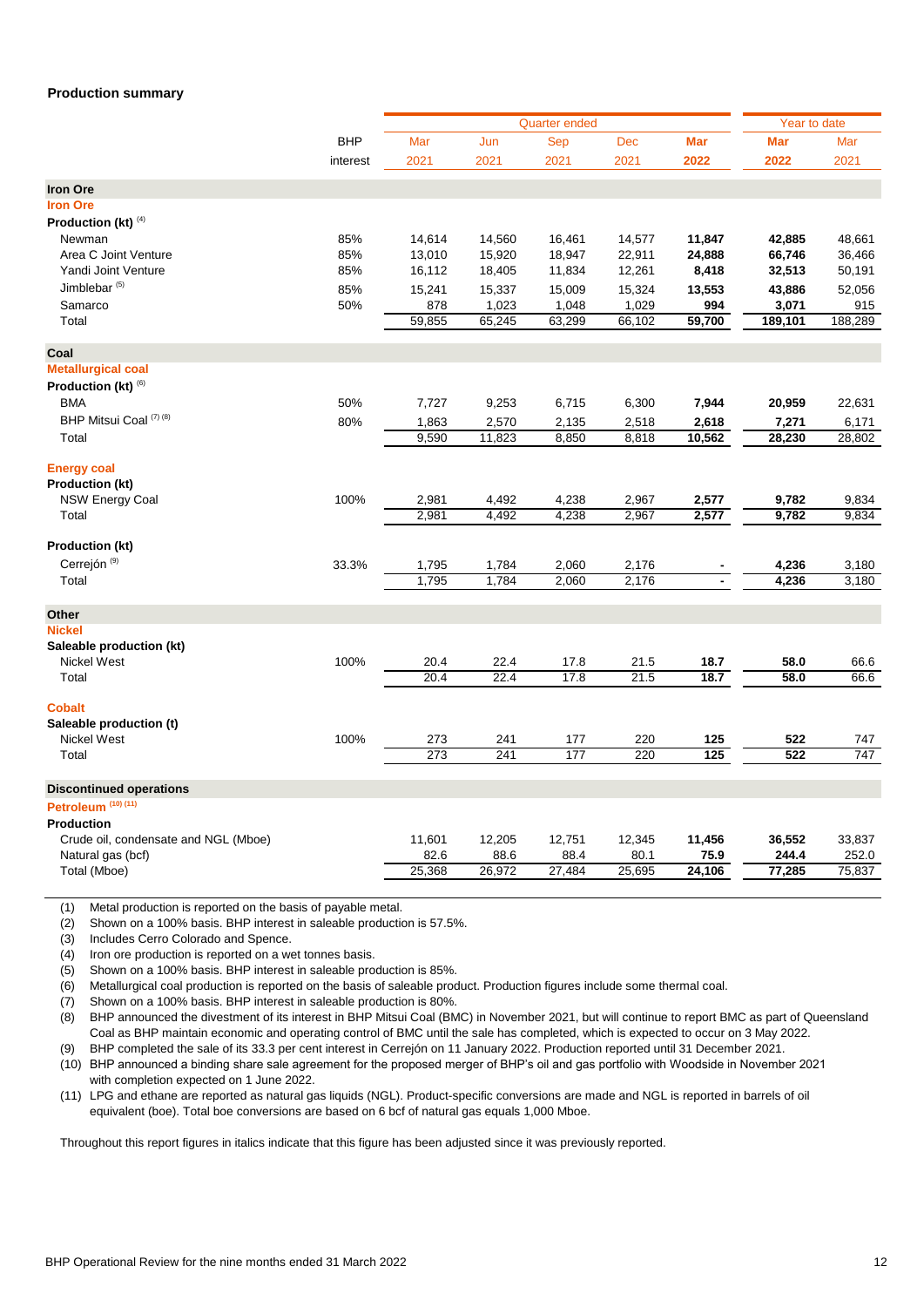| <b>Production and sales report</b>                          |            |        |         |                      |         |            |              |         |
|-------------------------------------------------------------|------------|--------|---------|----------------------|---------|------------|--------------|---------|
|                                                             |            |        |         | <b>Quarter ended</b> |         |            | Year to date |         |
|                                                             |            | Mar    | Jun     | Sep                  | Dec     | <b>Mar</b> | <b>Mar</b>   | Mar     |
|                                                             |            | 2021   | 2021    | 2021                 | 2021    | 2022       | 2022         | 2021    |
|                                                             |            |        |         |                      |         |            |              |         |
| Copper                                                      |            |        |         |                      |         |            |              |         |
| Metals production is payable metal unless otherwise stated. |            |        |         |                      |         |            |              |         |
| Escondida, Chile <sup>(1)</sup>                             |            |        |         |                      |         |            |              |         |
| Material mined                                              | (kt)       | 95,978 | 104,043 | 113,874              | 117,284 | 107,676    | 338,834      | 276,609 |
| Concentrator throughput                                     | (kt)       | 32,654 | 31,903  | 33,528               | 35,787  | 30,235     | 99,550       | 103,690 |
| Average copper grade - concentrator                         | (%)        | 0.78%  | 0.77%   | 0.73%                | 0.71%   | 0.80%      | 0.74%        | 0.82%   |
| Production ex mill                                          | (kt)       | 207.8  | 202.8   | 201.2                | 203.6   | 191.5      | 596.3        | 697.8   |
| <b>Production</b>                                           |            |        |         |                      |         |            |              |         |
| Payable copper                                              | (kt)       | 202.7  | 195.6   | 194.7                | 196.2   | 178.2      | 569.1        | 676.1   |
| Copper cathode (EW)                                         | (kt)       | 46.6   | 51.1    | 49.0                 | 48.4    | 48.2       | 145.6        | 145.4   |
| - Oxide leach                                               | (kt)       | 16.1   | 14.5    | 14.8                 | 13.1    | 12.2       | 40.1         | 49.4    |
| - Sulphide leach                                            | (kt)       | 30.5   | 36.6    | 34.2                 | 35.3    | 36.0       | 105.5        | 96.0    |
| Total copper                                                | (kt)       | 249.3  | 246.7   | 243.7                | 244.6   | 226.4      | 714.7        | 821.5   |
| Payable gold concentrate                                    | (troy oz)  | 37,954 | 38,893  | 41,962               | 42,937  | 36,303     | 121,202      | 128,075 |
| Payable silver concentrate                                  | (troy koz) | 1,318  | 1,234   | 1,291                | 1,462   | 1,270      | 4,023        | 4,525   |
| <b>Sales</b>                                                |            |        |         |                      |         |            |              |         |
| Payable copper                                              | (kt)       | 196.9  | 194.1   | 190.5                | 200.2   | 177.0      | 567.7        | 678.3   |
| Copper cathode (EW)                                         | (kt)       | 49.6   | 49.6    | 46.7                 | 49.7    | 47.2       | 143.6        | 143.8   |
| Payable gold concentrate                                    | (troy oz)  | 37,954 | 38,893  | 41,962               | 42,937  | 36,303     | 121,202      | 128,075 |
| Payable silver concentrate                                  | (troy koz) | 1,318  | 1,234   | 1,291                | 1,462   | 1,270      | 4,023        | 4,525   |

(1) Shown on a 100% basis. BHP interest in saleable production is 57.5%.

| Pampa Norte, Chile                  |            |                          |         |         |         |        |        |                |
|-------------------------------------|------------|--------------------------|---------|---------|---------|--------|--------|----------------|
| Cerro Colorado                      |            |                          |         |         |         |        |        |                |
| Material mined                      | (kt)       | 6,153                    | 5,498   | 5,378   | 4,782   | 3,516  | 13,676 | 25,521         |
| Ore stacked                         | (kt)       | 3,283                    | 3,702   | 3,566   | 4,029   | 3,181  | 10,776 | 10,881         |
| Average copper grade - stacked      | (%)        | 0.58%                    | 0.58%   | 0.60%   | 0.62%   | 0.53%  | 0.59%  | 0.61%          |
| <b>Production</b>                   |            |                          |         |         |         |        |        |                |
| Copper cathode (EW)                 | (kt)       | 13.9                     | 14.7    | 13.4    | 15.3    | 11.6   | 40.3   | 45.5           |
| <b>Sales</b>                        |            |                          |         |         |         |        |        |                |
| Copper cathode (EW)                 | (kt)       | 13.2                     | 15.4    | 12.1    | 16.0    | 10.5   | 38.6   | 44.4           |
| Spence                              |            |                          |         |         |         |        |        |                |
| Material mined                      | (kt)       | 19,195                   | 21,262  | 21,154  | 24,025  | 24,040 | 69,219 | 55,940         |
| Ore stacked                         | (kt)       | 5,536                    | 4,609   | 5,258   | 5,071   | 5,055  | 15,384 | 15,546         |
| Average copper grade - stacked      | (% )       | 0.64%                    | 0.72%   | 0.64%   | 0.66%   | 0.67%  | 0.66%  | 0.84%          |
| Concentrator throughput             | (kt)       | 2,471                    | 4,929   | 5,786   | 6,234   | 6,512  | 18,532 | 3,678          |
| Average copper grade - concentrator | (% )       | $\mathbf 0$              | 0.63%   | 0.65%   | 0.60%   | 0.65%  | 0.63%  | $\Omega$       |
| <b>Production</b>                   |            |                          |         |         |         |        |        |                |
| Payable copper                      | (kt)       | 5.6                      | 21.1    | 26.4    | 24.2    | 32.4   | 83.0   | 6.3            |
| Copper cathode (EW)                 | (kt)       | 32.5                     | 33.6    | 27.7    | 28.8    | 24.2   | 80.7   | 97.0           |
| Total copper                        | (kt)       | 38.1                     | 54.7    | 54.1    | 53.0    | 56.6   | 163.7  | 103.3          |
| Payable gold concentrate            | (troy oz)  | $\overline{\phantom{0}}$ | 4,728   | 6,967   | 5,776   | 7,929  | 20,672 | $\blacksquare$ |
| Payable silver concentrate          | (troy koz) |                          | 214     | 273     | 215     | 261    | 749    |                |
| Payable molybdenum                  | (t)        |                          |         |         |         |        |        |                |
| <b>Sales</b>                        |            |                          |         |         |         |        |        |                |
| Payable copper                      | (kt)       | 1.8                      | 20.8    | 28.4    | 24.9    | 28.1   | 81.4   | 1.8            |
| Copper cathode (EW)                 | (kt)       | 30.7                     | 34.1    | 27.7    | 31.2    | 20.2   | 79.1   | 95.7           |
| Payable gold concentrate            | (troy oz)  | $\blacksquare$           | 4,728.0 | 6,967.0 | 5,776.0 | 7,929  | 20,672 | $\blacksquare$ |
| Payable silver concentrate          | (troy koz) |                          | 214.0   | 273.0   | 215.0   | 261    | 749    |                |
| Payable molybdenum                  | (t)        |                          |         |         |         |        |        |                |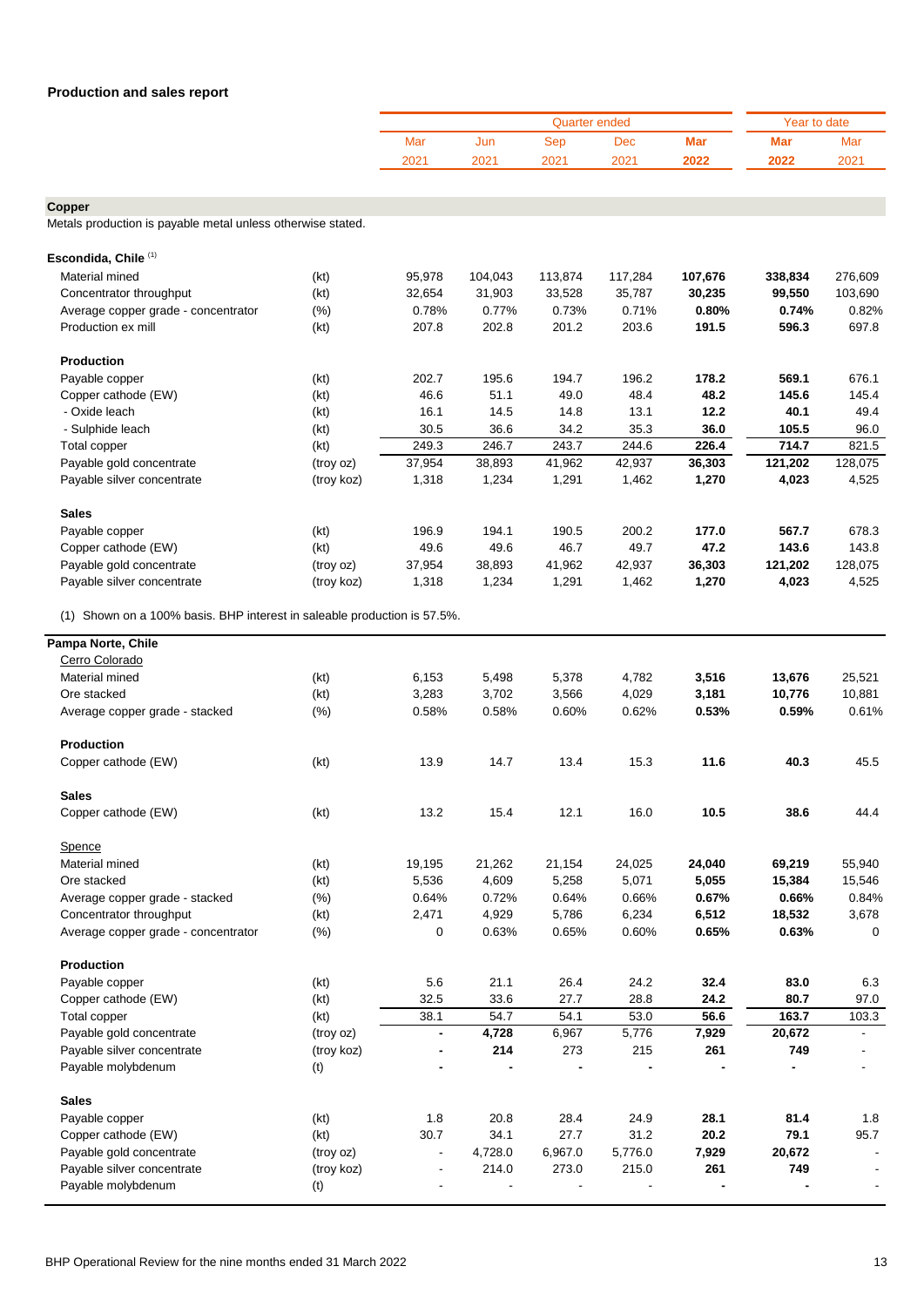|                                                             |            |        |        | <b>Quarter ended</b> |        |        | Year to date |         |  |
|-------------------------------------------------------------|------------|--------|--------|----------------------|--------|--------|--------------|---------|--|
|                                                             |            | Mar    | Jun    | <b>Sep</b>           | Dec    | Mar    | <b>Mar</b>   | Mar     |  |
|                                                             |            | 2021   | 2021   | 2021                 | 2021   | 2022   | 2022         | 2021    |  |
|                                                             |            |        |        |                      |        |        |              |         |  |
| Copper (continued)                                          |            |        |        |                      |        |        |              |         |  |
| Metals production is payable metal unless otherwise stated. |            |        |        |                      |        |        |              |         |  |
| Antamina, Peru                                              |            |        |        |                      |        |        |              |         |  |
| Material mined (100%)                                       | (kt)       | 53,762 | 63,393 | 66,581               | 58,179 | 58,118 | 182,878      | 156,249 |  |
| Concentrator throughput (100%)                              | (kt)       | 12,651 | 13,466 | 13,219               | 13,011 | 13,135 | 39,365       | 39,936  |  |
| Average head grades                                         |            |        |        |                      |        |        |              |         |  |
| - Copper                                                    | (% )       | 0.94%  | 0.93%  | 0.97%                | 1.00%  | 0.94%  | 0.97%        | 0.95%   |  |
| - Zinc                                                      | (% )       | 1.16%  | 1.24%  | 1.16%                | 1.11%  | 1.13%  | 1.13%        | 1.26%   |  |
| <b>Production</b>                                           |            |        |        |                      |        |        |              |         |  |
| Payable copper                                              | (kt)       | 34.7   | 36.1   | 35.8                 | 38.4   | 36.1   | 110.3        | 107.9   |  |
| Payable zinc                                                | (t)        | 33,299 | 35,483 | 33,289               | 29,603 | 32,732 | 95,624       | 109.606 |  |
| Payable silver                                              | (troy koz) | 1,463  | 1,409  | 1,367                | 1,308  | 1,191  | 3,866        | 4,556   |  |
| Payable lead                                                | (t)        | 468    | 381    | 378                  | 277    | 282    | 937          | 2,151   |  |
| Payable molybdenum                                          | (t)        | 276    | 111    | 142                  | 217    | 190    | 549          | 752     |  |
| <b>Sales</b>                                                |            |        |        |                      |        |        |              |         |  |
| Payable copper                                              | (kt)       | 31.7   | 37.3   | 32.7                 | 41.9   | 32.9   | 107.5        | 106.2   |  |
| Payable zinc                                                | (t)        | 34,141 | 32,044 | 32,635               | 32,513 | 29,920 | 95,068       | 112,019 |  |
| Payable silver                                              | (troy koz) | 1,342  | 1,540  | 1,103                | 1,405  | 1,078  | 3,586        | 4,380   |  |
| Payable lead                                                | (t)        | 689    | 556    | 232                  | 344    | 269    | 845          | 2,382   |  |
| Payable molybdenum                                          | (t)        | 192    | 268    | 86                   | 170    | 199    | 455          | 936     |  |
| Olympic Dam, Australia                                      |            |        |        |                      |        |        |              |         |  |
| Material mined (1)                                          | (kt)       | 1,979  | 2,143  | 1,935                | 1,998  | 2,424  | 6,357        | 6,561   |  |
| Ore Milled                                                  | (kt)       | 2,238  | 2,429  | 2,024                | 1,105  | 2,122  | 5,251        | 7,058   |  |
| Average copper grade                                        | (% )       | 2.02%  | 1.95%  | 2.03%                | 2.17%  | 2.21%  | 2.13%        | 2.02%   |  |
| Average uranium grade                                       | (kg/t)     | 0.61   | 0.56   | 0.55                 | 0.55   | 0.62   | 0.58         | 0.58    |  |
| <b>Production</b>                                           |            |        |        |                      |        |        |              |         |  |
| Copper cathode (ER and EW)                                  | (kt)       | 55.4   | 50.8   | 29.5                 | 14.2   | 39.0   | 82.7         | 154.5   |  |
| Payable uranium                                             | (t)        | 834    | 614    | 531                  | 287    | 781    | 1,599        | 2,653   |  |
| Refined gold                                                | (troy oz)  | 37,075 | 48,478 | 26,277               | 37,805 | 29,355 | 93,437       | 97,520  |  |
| <b>Refined silver</b>                                       | (troy koz) | 275    | 185    | 191                  | 258    | 149    | 598          | 625     |  |
| <b>Sales</b>                                                |            |        |        |                      |        |        |              |         |  |
| Copper cathode (ER and EW)                                  | (kt)       | 55.6   | 52.7   | 29.1                 | 17.9   | 36.3   | 83.3         | 151.7   |  |
| Payable uranium                                             | (t)        | 779    | 1,179  | 536                  | 541    | 236    | 1,313        | 2,637   |  |
| Refined gold                                                | (troy oz)  | 38,852 | 47,300 | 24,654               | 38,768 | 30,935 | 94,357       | 96,296  |  |
| <b>Refined silver</b>                                       | (troy koz) | 242    | 245    | 126                  | 290    | 182    | 598          | 629     |  |
|                                                             |            |        |        |                      |        |        |              |         |  |

(1) Material mined refers to underground ore mined, subsequently hoisted or trucked to surface.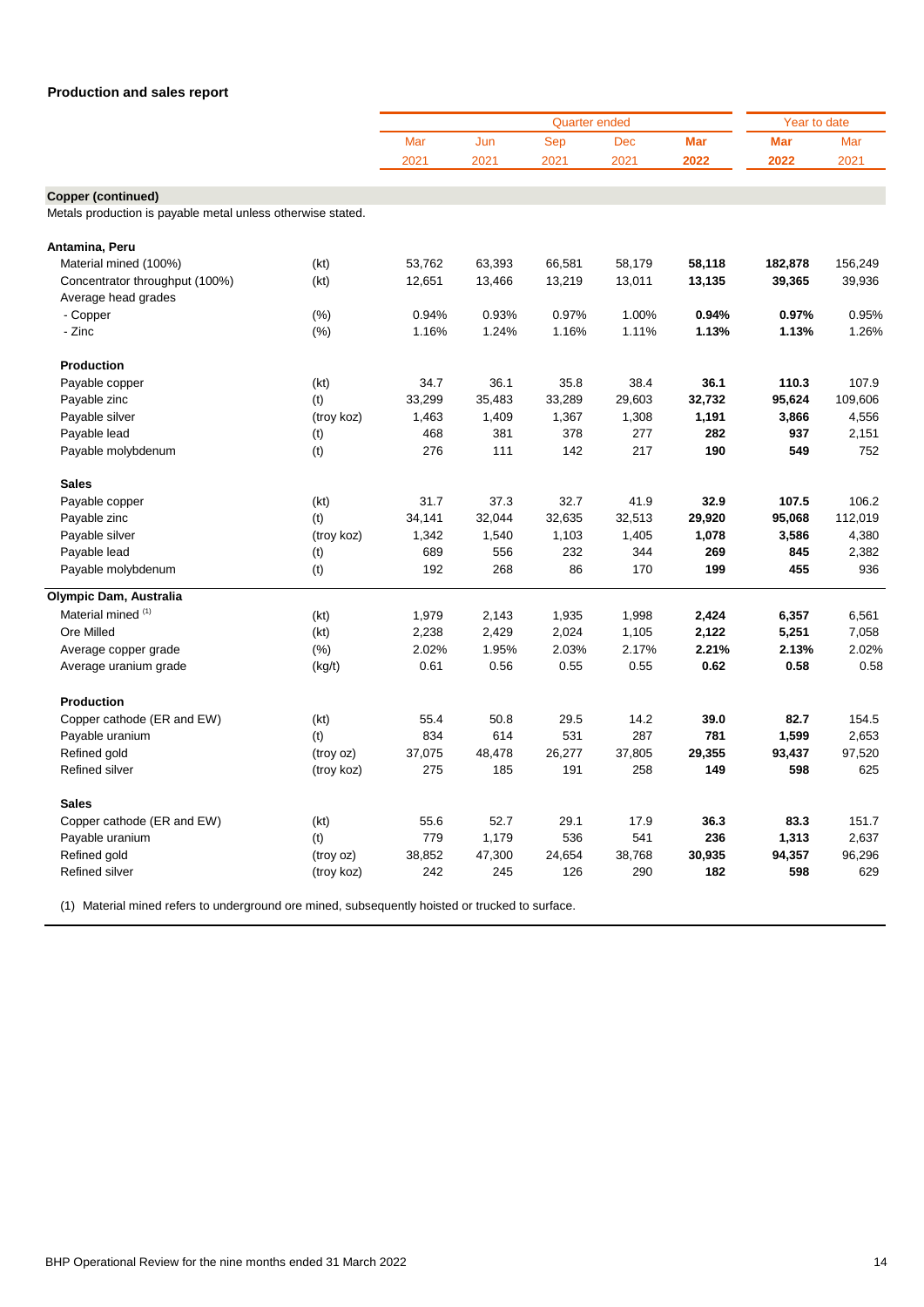|      |      | Quarter ended |      | Year to date |      |      |
|------|------|---------------|------|--------------|------|------|
| Mar  | Jun  | Sep           | Dec  | Mar          | Mar  | Mar  |
| 2021 | 2021 | 2021          | 2021 | 2022         | 2022 | 2021 |

**Iron Ore**

Iron ore production and sales are reported on a wet tonnes basis.

| Western Australia Iron Ore, Australia<br><b>Production</b> |      |        |        |        |        |        |         |         |
|------------------------------------------------------------|------|--------|--------|--------|--------|--------|---------|---------|
| Newman                                                     | (kt) | 14.614 | 14,560 | 16.461 | 14,577 | 11,847 | 42,885  | 48,661  |
| Area C Joint Venture                                       | (kt) | 13,010 | 15,920 | 18,947 | 22,911 | 24,888 | 66,746  | 36,466  |
| Yandi Joint Venture                                        | (kt) | 16,112 | 18,405 | 11,834 | 12,261 | 8,418  | 32,513  | 50,191  |
| Jimblebar <sup>(1)</sup>                                   | (kt) | 15,241 | 15,337 | 15,009 | 15,324 | 13,553 | 43,886  | 52,056  |
| Total production                                           | (kt) | 58,977 | 64,222 | 62,251 | 65,073 | 58,706 | 186,030 | 187,374 |
| Total production (100%)                                    | (kt) | 66,695 | 72,848 | 70,587 | 73,852 | 66,674 | 211,113 | 211,254 |
| <b>Sales</b>                                               |      |        |        |        |        |        |         |         |
| Lump                                                       | (kt) | 15,593 | 16,410 | 17,546 | 17,827 | 16,966 | 52,339  | 49,352  |
| Fines                                                      | (kt) | 42,939 | 48,837 | 45,039 | 46,809 | 42,187 | 134,035 | 137,453 |
| Total                                                      | (kt) | 58,532 | 65,247 | 62,585 | 64,636 | 59,153 | 186,374 | 186,805 |
| Total sales (100%)                                         | (kt) | 66,032 | 73,712 | 70,815 | 73,222 | 67,110 | 211,147 | 210,159 |

| Samarco, Brazil<br>Production | (kt) | 878 | ,023 | ,048  | ,029 | 994 | 3,071 | 915 |
|-------------------------------|------|-----|------|-------|------|-----|-------|-----|
| <b>Sales</b>                  | (kt) | 646 | ,052 | 111.، | 950  | 943 | 3,004 | 646 |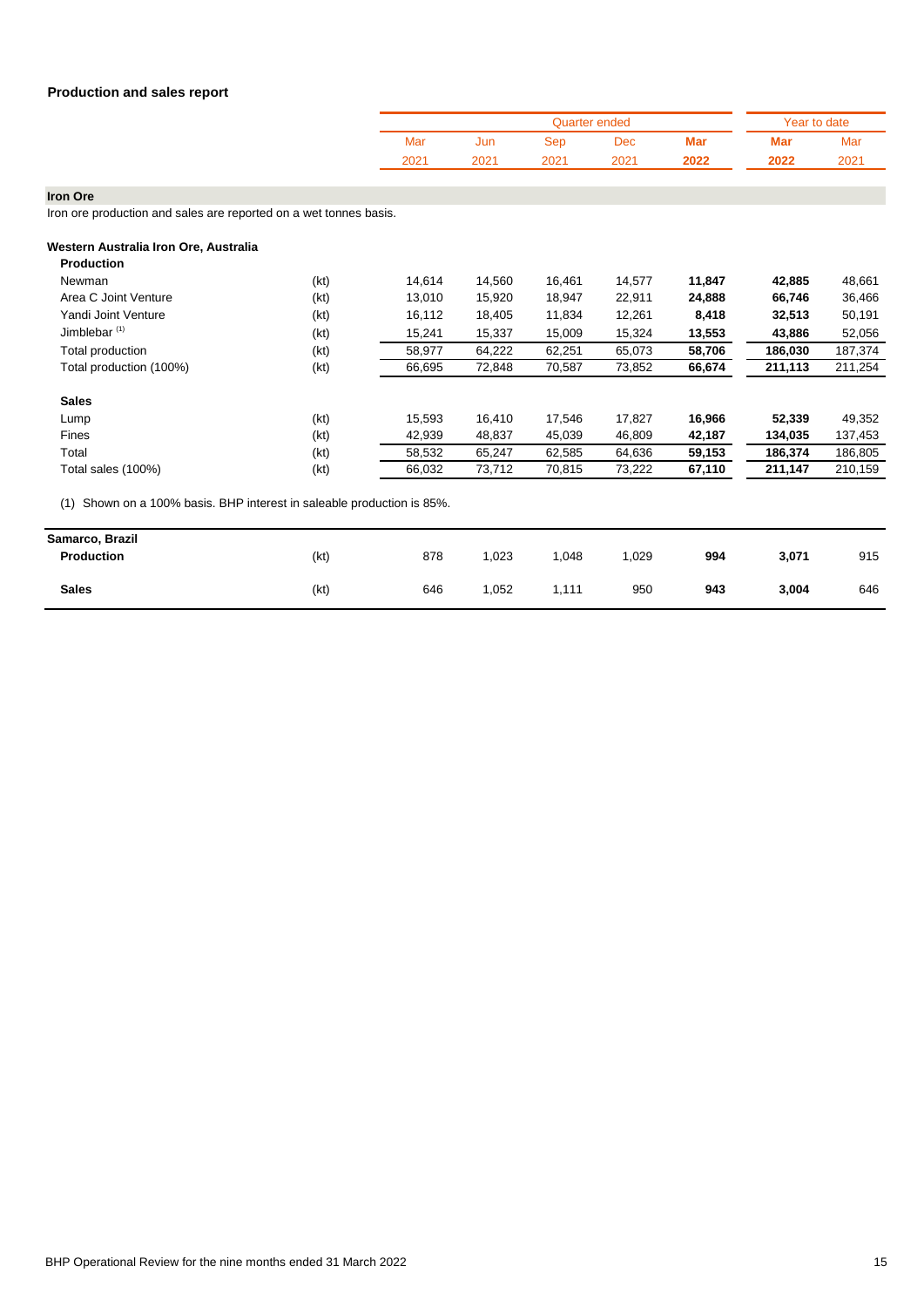|      |      | Year to date |      |      |      |      |
|------|------|--------------|------|------|------|------|
| Mar  | Jun  | Sep          | Dec  | Mar  | Mar  | Mar  |
| 2021 | 2021 | 2021         | 2021 | 2022 | 2022 | 2021 |

**Coal**

Coal production is reported on the basis of saleable product.

| Queensland Coal, Australia        |      |        |        |        |        |        |        |        |
|-----------------------------------|------|--------|--------|--------|--------|--------|--------|--------|
| Production <sup>(1)</sup>         |      |        |        |        |        |        |        |        |
| <b>BMA</b>                        |      |        |        |        |        |        |        |        |
| Blackwater                        | (kt) | 1,416  | 1,887  | 1,403  | 1,202  | 1,478  | 4,083  | 4,337  |
| Goonyella                         | (kt) | 2,232  | 2,752  | 1,798  | 1,797  | 2,336  | 5,931  | 6,696  |
| Peak Downs                        | (kt) | 1,595  | 1,597  | 1,223  | 960    | 1,395  | 3,578  | 4,295  |
| Saraji                            | (kt) | 1,238  | 1,391  | 999    | 1,081  | 1,366  | 3,446  | 3,098  |
| Daunia                            | (kt) | 496    | 478    | 377    | 304    | 338    | 1,019  | 1,450  |
| Caval Ridge                       | (kt) | 750    | 1,148  | 915    | 956    | 1,031  | 2,902  | 2,755  |
| <b>Total BMA</b>                  | (kt) | 7,727  | 9,253  | 6,715  | 6,300  | 7,944  | 20,959 | 22,631 |
| Total BMA (100%)                  | (kt) | 15,454 | 18,506 | 13,430 | 12,600 | 15,888 | 41,918 | 45,262 |
| BHP Mitsui Coal (2) (3)           |      |        |        |        |        |        |        |        |
| South Walker Creek                | (kt) | 1,031  | 1,500  | 1,462  | 1,535  | 1,530  | 4,527  | 3,387  |
| Poitrel                           | (kt) | 832    | 1,070  | 673    | 983    | 1,088  | 2,744  | 2,784  |
| <b>Total BHP Mitsui Coal</b>      | (kt) | 1,863  | 2,570  | 2,135  | 2,518  | 2,618  | 7,271  | 6,171  |
| <b>Total Queensland Coal</b>      | (kt) | 9,590  | 11,823 | 8,850  | 8,818  | 10,562 | 28,230 | 28,802 |
| Total Queensland Coal (100%)      | (kt) | 17,317 | 21,076 | 15,565 | 15,118 | 18,506 | 49,189 | 51,433 |
| <b>Sales</b>                      |      |        |        |        |        |        |        |        |
| <b>BMA</b>                        |      |        |        |        |        |        |        |        |
| Coking coal                       | (kt) | 6,752  | 7,801  | 5,415  | 4,875  | 6,334  | 16,624 | 19,470 |
| Weak coking coal                  | (kt) | 1,038  | 1,069  | 734    | 754    | 805    | 2,293  | 2,951  |
| Thermal coal                      | (kt) | 206    | 400    | 576    | 455    | 484    | 1,515  | 267    |
| <b>Total BMA</b>                  | (kt) | 7,996  | 9,270  | 6,725  | 6,084  | 7,623  | 20,432 | 22,688 |
| Total BMA (100%)                  | (kt) | 15,992 | 18,540 | 13,450 | 12,168 | 15,246 | 40,864 | 45,376 |
| BHP Mitsui Coal <sup>(2)(3)</sup> |      |        |        |        |        |        |        |        |
| Coking coal                       | (kt) | 357    | 535    | 313    | 458    | 576    | 1,347  | 1,632  |
| Weak coking coal                  | (kt) | 1,404  | 2,027  | 1,788  | 1,812  | 2,013  | 5,613  | 4,467  |
| <b>Total BHP Mitsui Coal</b>      | (kt) | 1,761  | 2,562  | 2,101  | 2,270  | 2,589  | 6,960  | 6,099  |
| <b>Total Queensland Coal</b>      | (kt) | 9,757  | 11,832 | 8,826  | 8,354  | 10,212 | 27,392 | 28,787 |
| Total Queensland Coal (100%)      | (kt) | 17,753 | 21,102 | 15,551 | 14,438 | 17,835 | 47,824 | 51,475 |

(1) Production figures include some thermal coal.

(2) Shown on a 100% basis. BHP interest in saleable production is 80%.

(3) BHP announced the divestment of its interest in BHP Mitsui Coal (BMC) in November 2021, but will continue to report BMC as part of Queensland Coal as BHP maintain economic and operating control of BMC until the sale has completed, which is expected to occur on 3 May 2022.

| <b>NSW Energy Coal, Australia</b><br><b>Production</b> | (kt)                                                                                                            | 2,981 | 4.492 | 4,238 | 2,967 | 2,577 | 9,782  | 9,834 |
|--------------------------------------------------------|-----------------------------------------------------------------------------------------------------------------|-------|-------|-------|-------|-------|--------|-------|
| Sales thermal coal - export                            | (kt)                                                                                                            | 2,827 | 4,691 | 3.780 | 3.718 | 2,703 | 10,201 | 9,935 |
| Cerrejón, Colombia <sup>(1)</sup><br><b>Production</b> | (kt)                                                                                                            | 1.795 | 1.784 | 2,060 | 2,176 | ٠     | 4,236  | 3,180 |
| Sales thermal coal - export                            | (kt)                                                                                                            | 1.746 | 1,619 | 2.180 | 2.012 | ۰     | 4,192  | 3,110 |
| .                                                      | the contract of the contract of the contract of the contract of the contract of the contract of the contract of | .     |       |       |       |       |        |       |

(1) BHP completed the sale of its 33.3 per cent interest in Cerrejón on 11 January 2022. Production reported until 31 December 2021.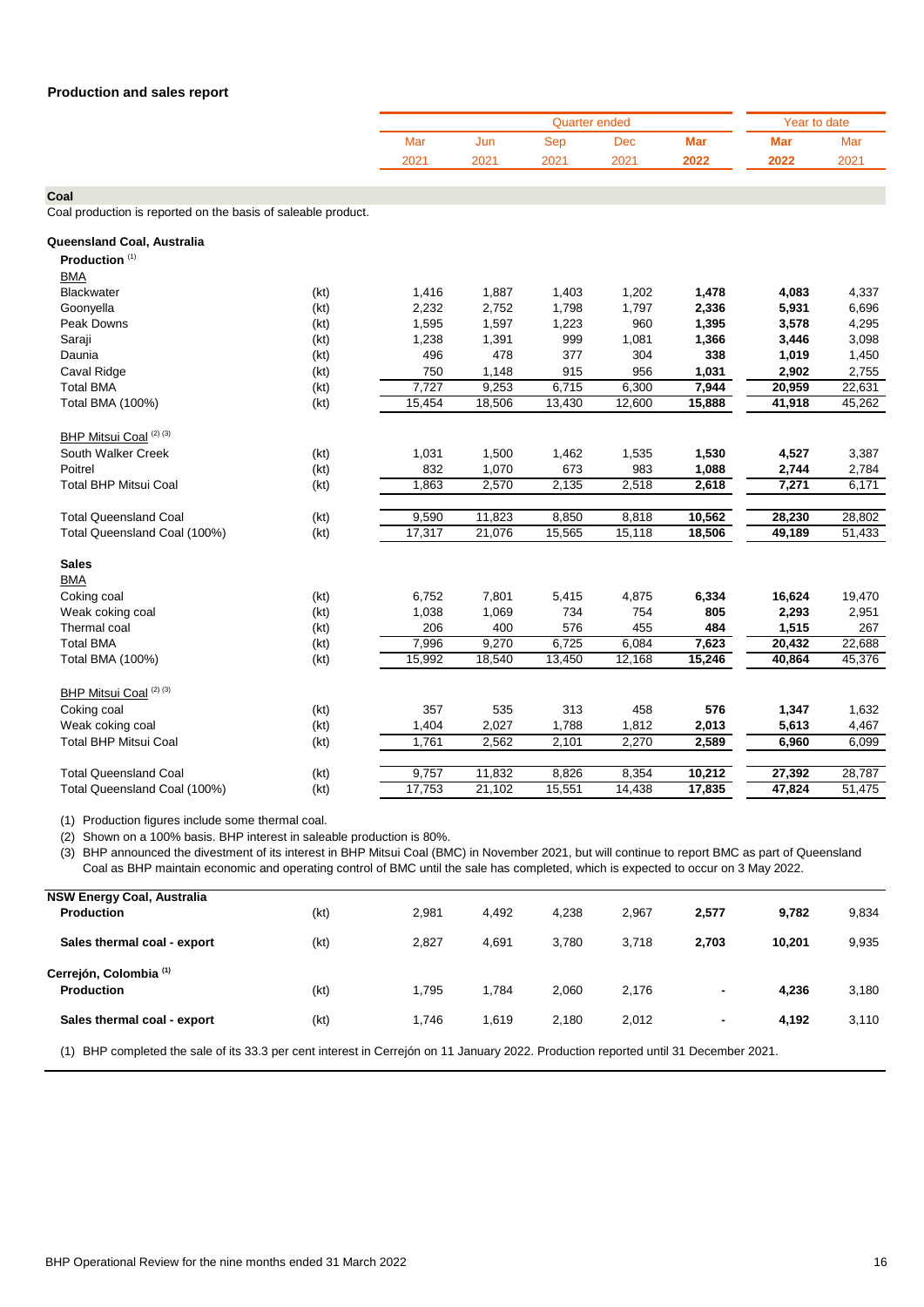|                                                                |      |      |                          | <b>Quarter ended</b> |      |      | Year to date |        |
|----------------------------------------------------------------|------|------|--------------------------|----------------------|------|------|--------------|--------|
|                                                                |      | Mar  | Jun                      | Sep                  | Dec  | Mar  | <b>Mar</b>   | Mar    |
|                                                                |      | 2021 | 2021                     | 2021                 | 2021 | 2022 | 2022         | 2021   |
| Other                                                          |      |      |                          |                      |      |      |              |        |
| Nickel production is reported on the basis of saleable product |      |      |                          |                      |      |      |              |        |
|                                                                |      |      |                          |                      |      |      |              |        |
| Nickel West, Australia                                         |      |      |                          |                      |      |      |              |        |
| Mt Keith                                                       |      |      |                          |                      |      |      |              |        |
| Nickel concentrate                                             | (kt) | 54.1 | 50.4                     | 53.7                 | 47.0 | 47.1 | 147.8        | 174.2  |
| Average nickel grade                                           | (%)  | 13.3 | 13.3                     | 14.6                 | 13.2 | 14.4 | 14.1         | 14.7   |
| Leinster                                                       |      |      |                          |                      |      |      |              |        |
| Nickel concentrate                                             | (kt) | 71.5 | 71.4                     | 73.8                 | 77.4 | 78.0 | 229.2        | 210.5  |
| Average nickel grade                                           | (% ) | 10.2 | 10.5                     | 8.9                  | 9.1  | 8.9  | 9.0          | 9.6    |
| Saleable production                                            |      |      |                          |                      |      |      |              |        |
| Refined nickel (1)                                             | (kt) | 15.2 | 17.1                     | 14.4                 | 18.2 | 13.3 | 45.9         | 52.9   |
| Nickel sulphate <sup>(2)</sup>                                 | (kt) |      | $\overline{\phantom{a}}$ |                      | 0.4  | 0.7  | 1.1          |        |
| Intermediates and nickel by-products <sup>(3)</sup>            | (kt) | 5.2  | 5.3                      | 3.4                  | 2.9  | 4.7  | 11.0         | 13.7   |
| <b>Total nickel</b>                                            | (kt) | 20.4 | 22.4                     | 17.8                 | 21.5 | 18.7 | 58.0         | 66.6   |
| Cobalt by-products                                             | (t)  | 273  | 241                      | 177                  | 220  | 125  | 522          | 747    |
| <b>Sales</b>                                                   |      |      |                          |                      |      |      |              |        |
| Refined nickel <sup>(1)</sup>                                  | (kt) | 15.0 | 17.8                     | 13.8                 | 16.9 | 15.3 | 46.0         | 53.0   |
| Nickel sulphate <sup>(2)</sup>                                 | (kt) |      |                          | $\blacksquare$       | 0.1  | 0.7  | 0.8          | $\sim$ |
| Intermediates and nickel by-products <sup>(3)</sup>            | (kt) | 5.9  | 4.0                      | 3.9                  | 3.1  | 2.7  | 9.7          | 13.1   |
| <b>Total nickel</b>                                            | (kt) | 20.9 | 21.8                     | 17.7                 | 20.1 | 18.7 | 56.5         | 66.1   |
| Cobalt by-products                                             | (t)  | 273  | 241                      | 177                  | 220  | 125  | 522          | 748    |

(1) High quality refined nickel metal, including briquettes and powder.

(2) Nickel sulphate crystals produced from nickel powder.

(3) Nickel contained in matte and by-product streams.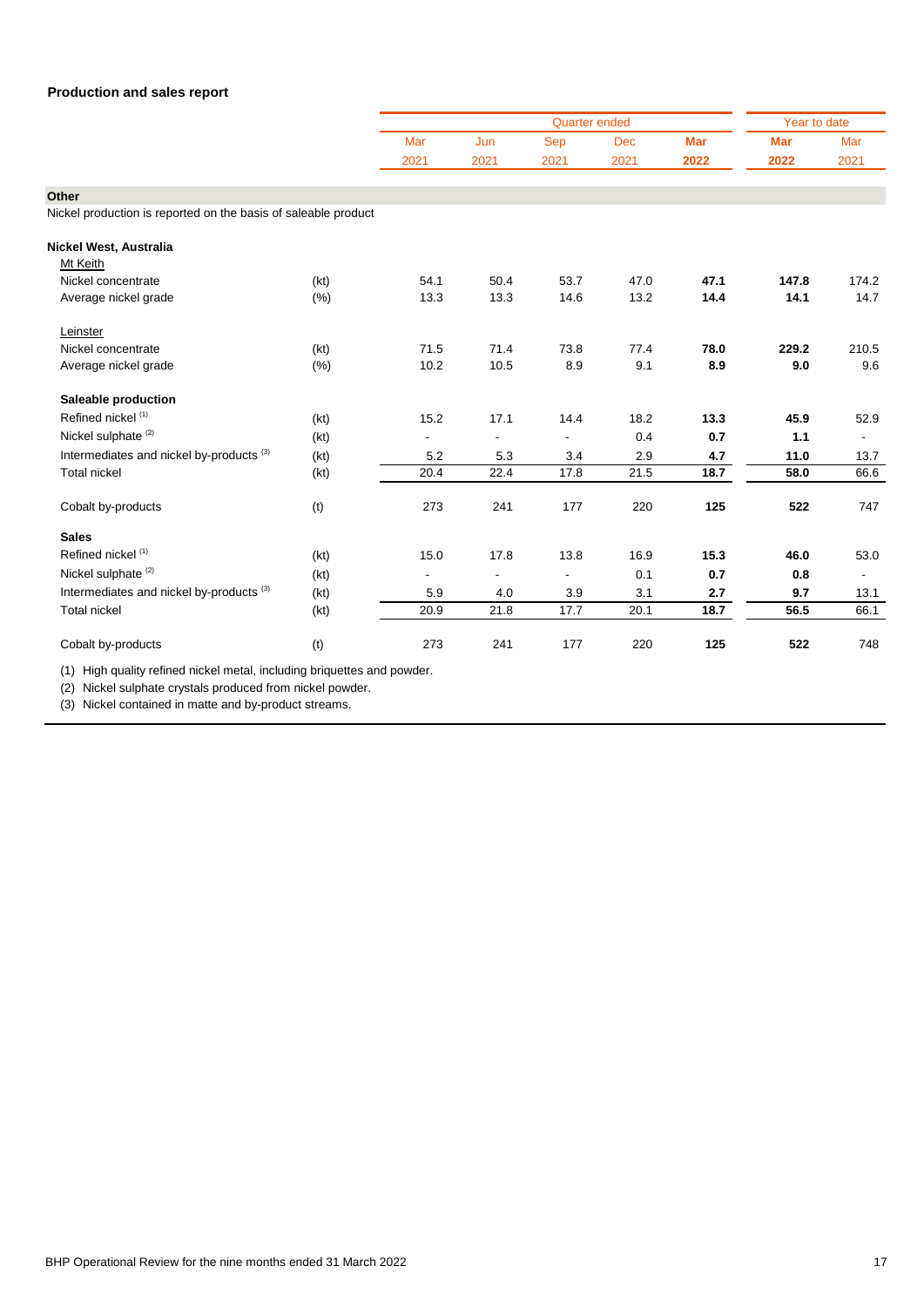|                                                               |        |       |       | <b>Quarter ended</b> |              |            | Year to date |        |
|---------------------------------------------------------------|--------|-------|-------|----------------------|--------------|------------|--------------|--------|
|                                                               |        | Mar   | Jun   | <b>Sep</b>           | Dec          | <b>Mar</b> | <b>Mar</b>   | Mar    |
|                                                               |        | 2021  | 2021  | 2021                 | 2021         | 2022       | 2022         | 2021   |
|                                                               |        |       |       |                      |              |            |              |        |
| <b>Discontinued operations</b><br>Petroleum <sup>(1)(2)</sup> |        |       |       |                      |              |            |              |        |
|                                                               |        |       |       |                      |              |            |              |        |
| <b>Bass Strait</b>                                            |        |       |       |                      |              |            |              |        |
| Crude oil and condensate                                      | (Mboe) | 859   | 1,205 | 1,201                | 971          | 895        | 3,067        | 3,167  |
| <b>NGL</b>                                                    | (Mboe) | 1,035 | 1,563 | 1,655                | 1,140        | 1,149      | 3,944        | 3,752  |
| Natural gas                                                   | (bcf)  | 22.7  | 32.8  | 35.8                 | 25.8         | 22.4       | 84.0         | 80.2   |
| Total petroleum products                                      | (Mboe) | 5,677 | 8,235 | 8,823                | 6,411        | 5,777      | 21,011       | 20,285 |
| <b>North West Shelf</b>                                       |        |       |       |                      |              |            |              |        |
| Crude oil and condensate                                      | (Mboe) | 1,183 | 933   | 973                  | 1,027        | 1,016      | 3,016        | 3,578  |
| <b>NGL</b>                                                    | (Mboe) | 188   | 177   | 148                  | 180          | 185        | 513          | 515    |
| Natural gas                                                   | (bcf)  | 31.1  | 26.5  | 24.3                 | 25.8         | 26.4       | 76.5         | 91.1   |
| Total petroleum products                                      | (Mboe) | 6,554 | 5,527 | 5,171                | 5,507        | 5,601      | 16,279       | 19,276 |
| <b>Pyrenees</b>                                               |        |       |       |                      |              |            |              |        |
| Crude oil and condensate                                      | (Mboe) | 679   | 690   | 710                  | 723          | 684        | 2,117        | 2,342  |
| Total petroleum products                                      | (Mboe) | 679   | 690   | 710                  | 723          | 684        | 2,117        | 2,342  |
| <b>Macedon</b>                                                |        |       |       |                      |              |            |              |        |
| Crude oil and condensate                                      | (Mboe) | 1     |       | 1                    | $\mathbf{1}$ |            | 2            | 3      |
| Natural gas                                                   | (bcf)  | 12.4  | 12.6  | 12.7                 | 12.6         | 12.5       | 37.8         | 37.7   |
| Total petroleum products                                      | (Mboe) | 2,068 | 2,100 | 2,118                | 2,101        | 2,083      | 6,302        | 6,287  |
| Atlantis $(3)$                                                |        |       |       |                      |              |            |              |        |
| Crude oil and condensate                                      | (Mboe) | 2,590 | 3,117 | 3,171                | 3,222        | 2,692      | 9,085        | 7,396  |
| <b>NGL</b>                                                    | (Mboe) | 171   | 218   | 222                  | 186          | 171        | 579          | 472    |
| Natural gas                                                   | (bcf)  | 1.4   | 1.6   | 1.7                  | 1.5          | 1.3        | 4.5          | 3.7    |
| Total petroleum products                                      | (Mboe) | 2,994 | 3,602 | 3,676                | 3,658        | 3,080      | 10,414       | 8,484  |
|                                                               |        |       |       |                      |              |            |              |        |
| Mad Dog $^{(3)}$                                              |        |       |       |                      |              |            |              |        |
| Crude oil and condensate                                      | (Mboe) | 1,209 | 1,099 | 1,155                | 1,137        | 964        | 3,256        | 3,350  |
| <b>NGL</b>                                                    | (Mboe) | 57    | 77    | 46                   | 56           | 35         | 137          | 143    |
| Natural gas                                                   | (bcf)  | 0.2   | 0.2   | 0.2                  | 0.1          | 0.1        | 0.4          | 0.5    |
| Total petroleum products                                      | (Mboe) | 1,299 | 1,209 | 1,234                | 1,210        | 1,016      | 3,460        | 3,576  |
| Shenzi <sup>(3)</sup>                                         |        |       |       |                      |              |            |              |        |
| Crude oil and condensate                                      | (Mboe) | 2,328 | 2,023 | 2,016                | 2,335        | 2,378      | 6,729        | 5,487  |
| <b>NGL</b>                                                    | (Mboe) | 130   | 87    | 102                  | 134          | 114        | 350          | 288    |
| Natural gas                                                   | (bcf)  | 0.4   | 0.1   | 0.4                  | 0.4          | 0.4        | 1.2          | 1.0    |
| Total petroleum products                                      | (Mboe) | 2,525 | 2,127 | 2,185                | 2,536        | 2,559      | 7,280        | 5,942  |
| Trinidad/Tobago                                               |        |       |       |                      |              |            |              |        |
| Crude oil and condensate                                      | (Mboe) | 139   | 236   | 491                  | 396          | 288        | 1,175        | 337    |
| Natural gas                                                   | (bcf)  | 14.4  | 14.7  | 13.3                 | 13.9         | 12.7       | 39.9         | 37.7   |
| Total petroleum products                                      | (Mboe) | 2,539 | 2,686 | 2,708                | 2,713        | 2,405      | 7,826        | 6,620  |
| Other Americas <sup>(3)(4)</sup>                              |        |       |       |                      |              |            |              |        |
| Crude oil and condensate                                      | (Mboe) | 187   | 104   | 83                   | 81           | 91         | 255          | 589    |
| <b>NGL</b>                                                    | (Mboe) |       | 8     | 3                    |              | 6          | 9            | 13     |
| Natural gas                                                   | (bcf)  |       | 0.1   |                      |              | 0.1        | 0.1          | 0.1    |
| Total petroleum products                                      | (Mboe) | 187   | 129   | 86                   | 81           | 114        | 281          | 619    |
| Algeria                                                       |        |       |       |                      |              |            |              |        |
| Crude oil and condensate                                      | (Mboe) | 845   | 668   | 774                  | 756          | 788        | 2,318        | 2,405  |
| Total petroleum products                                      | (Mboe) | 845   | 668   | 774                  | 756          | 788        | 2,318        | 2,405  |
|                                                               |        |       |       |                      |              |            |              |        |